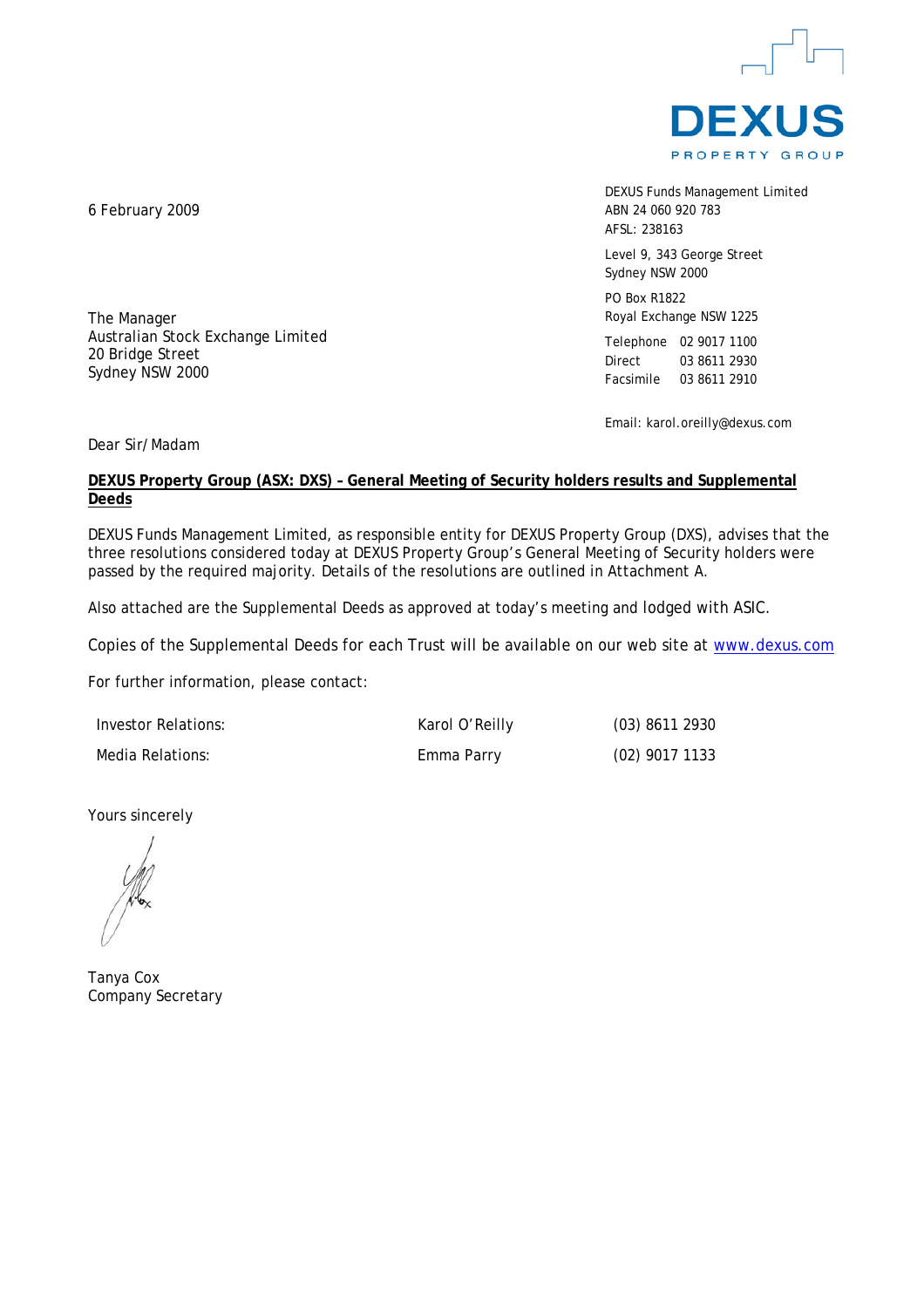

### **Attachment A:**

## **Details of DEXUS Property Group General Meeting of Security holders – proxy votes**

| Manner in which the security holder directed the<br>proxy vote                                                                                 | Proxies held/Votes                               |           | Manner in which votes<br>were cast on a poll |  |
|------------------------------------------------------------------------------------------------------------------------------------------------|--------------------------------------------------|-----------|----------------------------------------------|--|
| Resolution 1: To ratify the placement                                                                                                          |                                                  |           |                                              |  |
| For                                                                                                                                            | 124,785,433 - 95,7%                              |           | Poll                                         |  |
| Against                                                                                                                                        |                                                  | 3,261,651 |                                              |  |
| Abstain                                                                                                                                        |                                                  | 2,393,815 |                                              |  |
| Resolution 2: To approve the issue of stapled securities to an underwriter in connection with issues<br>under a distribution reinvestment plan |                                                  |           |                                              |  |
| For                                                                                                                                            | 475,411,921 - 98.4%<br>(40.5% of eligible votes) |           | Poll                                         |  |

|         | Resolution 3: To approve the amendments to the Constitutions of the DEXUS Property Group Trusts |  |
|---------|-------------------------------------------------------------------------------------------------|--|
| Abstain | 707.659                                                                                         |  |
| Against | 7.024.140                                                                                       |  |
|         | (40.5% of eligible votes)                                                                       |  |

| For     | 2,302,005,918 - 99.8% | Poll |
|---------|-----------------------|------|
| Against | 2,997,385             |      |
| Abstain | 823,064               |      |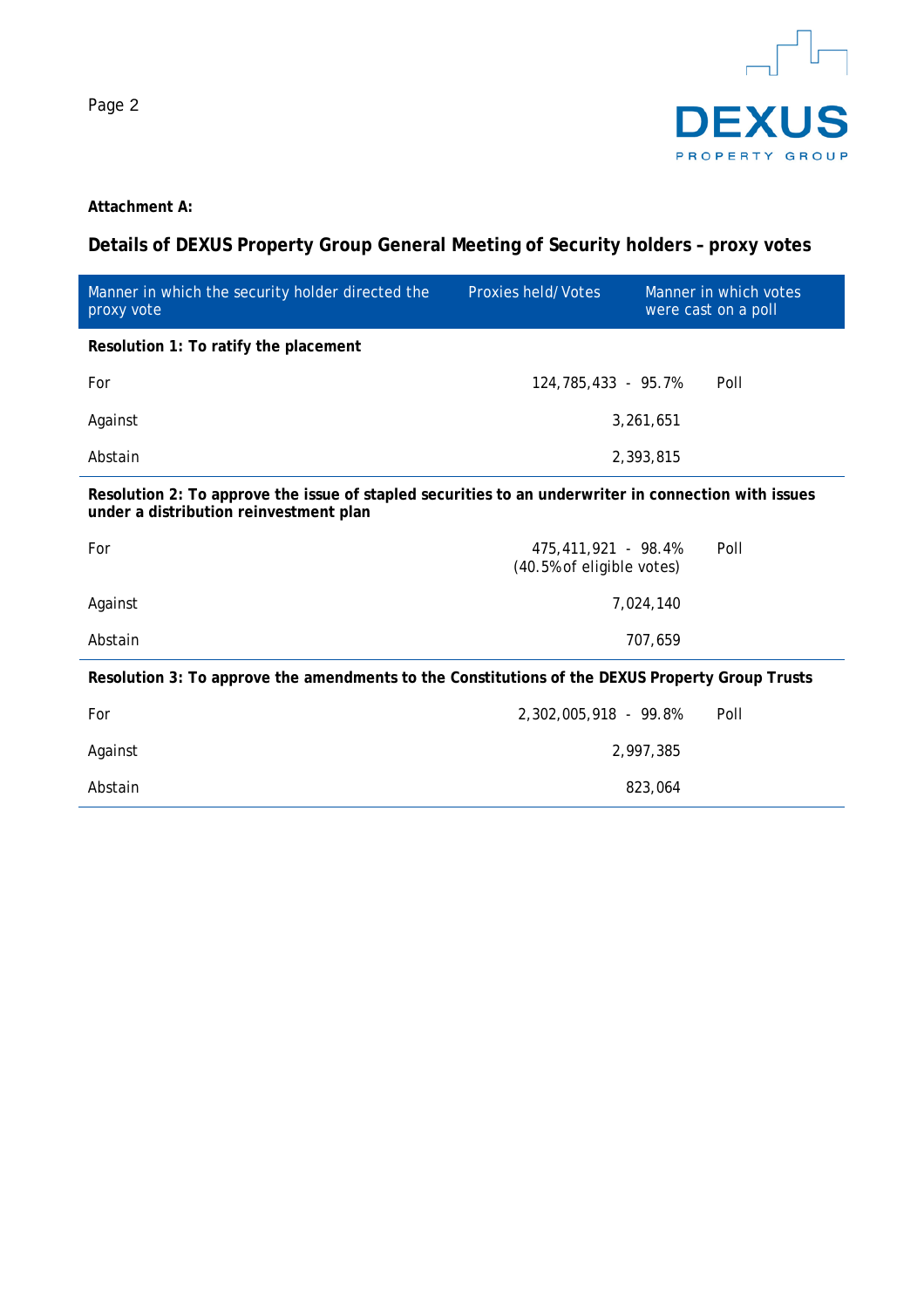# MALLESONS STEPHEN JAQUES

# Supplemental Deed Poll

Dated  $\sim$  February 2009

DEXUS Funds Management Limited (ABN 24 060 920 783) ("Responsible Entity")

Amending the Constitution of the DEXUS Diversified Trust (ARSN 089 324 541\

 $\mathbb{F}^2$ 

### Mallesons Stephen Jaques

Level 61 Governor Phillip Tower 1 Farrer Place Sydney NSW 2000 Australia T +61 2 9296 2000 F +61 2 9296 3999 DX 113 Sydney www.mallesons.com

9777597\_2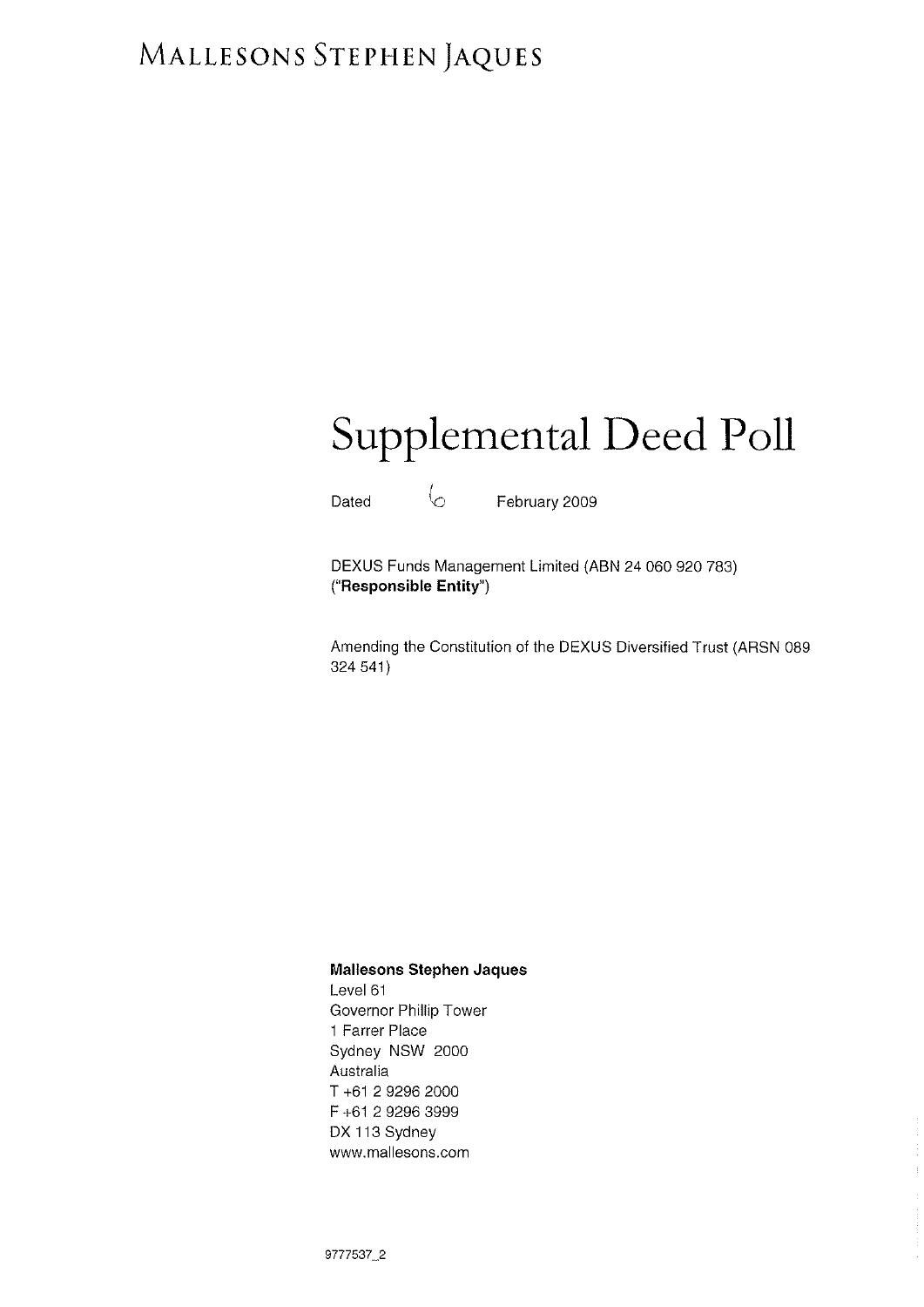## Supplemental Deed Poll Contents

| <b>Details</b><br><b>General terms</b> |                                        | 1              |
|----------------------------------------|----------------------------------------|----------------|
|                                        |                                        | $\mathbf{2}$   |
| 1                                      | Definitions and interpretation         | $\overline{2}$ |
| 1.1                                    | Definitions                            | $\overline{2}$ |
| 1.2                                    | Interpretation                         | 2              |
| 1.3                                    | Benefit of this Supplemental Deed Poll | $\overline{2}$ |
| $\mathbf{2}$                           | <b>Amendment of Constitution</b>       | 2              |
| 3                                      | <b>Conflict</b>                        | $\mathbf{2}$   |
| 4                                      | <b>Governing law</b>                   | 3              |
|                                        | <b>Schedule 1 - Amendments</b>         | 4              |
| <b>Signing page</b>                    | 6                                      |                |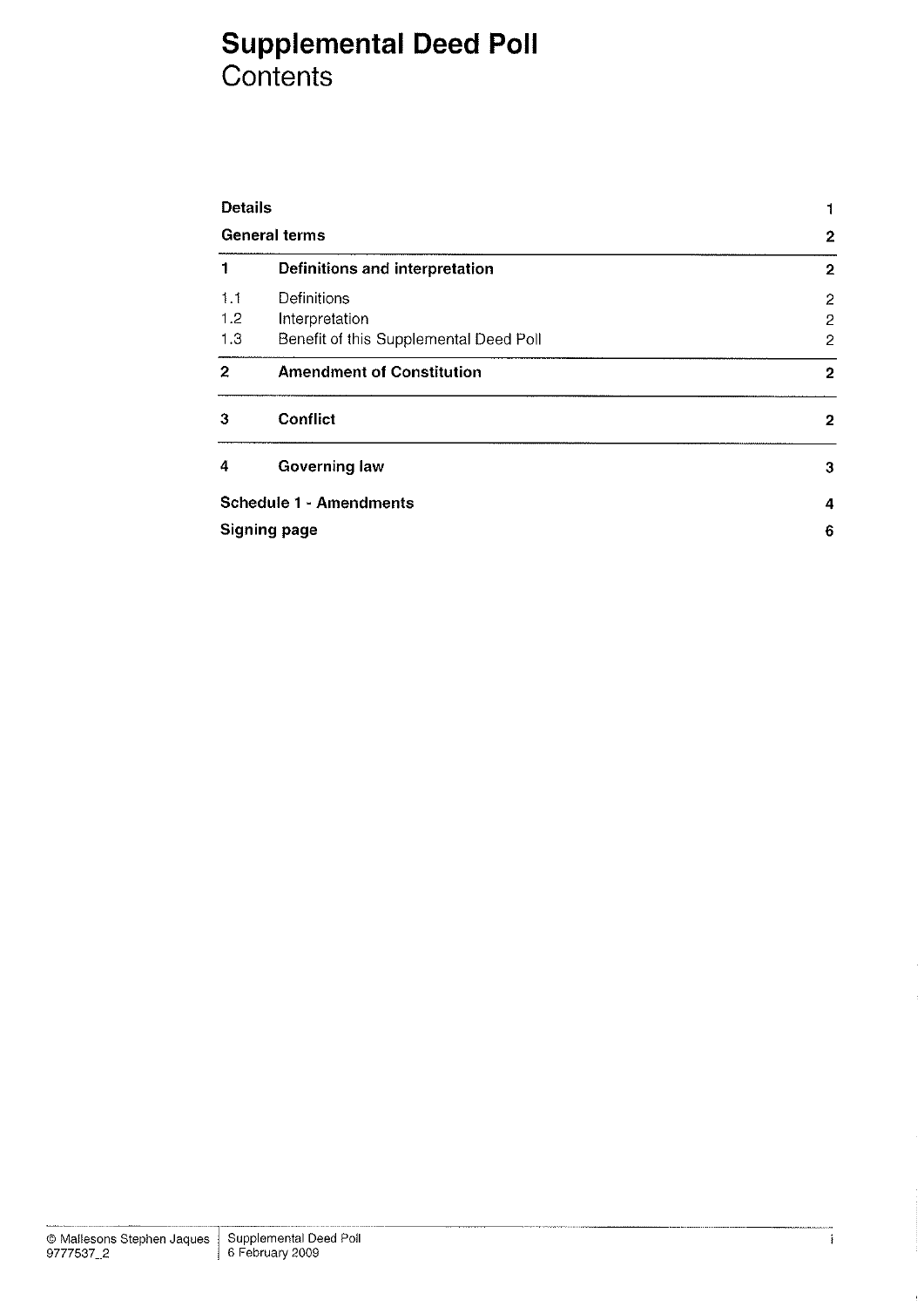# Details

| <b>Parties</b>               | <b>Responsible Entity</b>                                                                                                                   |                                                                                                                                                                                                                                               |                                               |  |
|------------------------------|---------------------------------------------------------------------------------------------------------------------------------------------|-----------------------------------------------------------------------------------------------------------------------------------------------------------------------------------------------------------------------------------------------|-----------------------------------------------|--|
| Responsible<br><b>Entity</b> | Name                                                                                                                                        |                                                                                                                                                                                                                                               | <b>DEXUS Funds Management Limited</b>         |  |
|                              | <b>ABN</b>                                                                                                                                  |                                                                                                                                                                                                                                               | 24 060 920 783                                |  |
|                              | Address                                                                                                                                     |                                                                                                                                                                                                                                               | Level 9, 343 George Street<br>Sydney NSW 2000 |  |
|                              | Attention                                                                                                                                   |                                                                                                                                                                                                                                               | Company Secretary                             |  |
| <b>Recitals</b>              | The Responsible Entity is the responsible entity of the<br>A<br>trust known as the DEXUS Diversified Trust (ARSN 089<br>324 541) ("Trust"). |                                                                                                                                                                                                                                               |                                               |  |
|                              | B                                                                                                                                           | The Trust has been registered pursuant to section 601EB<br>of the Corporations Act 2001 (Cth) (the "Corporations"<br>Act") as a managed investment scheme.                                                                                    |                                               |  |
|                              | $\overline{C}$<br>The Trust was constituted under a Constitution dated 15<br>August 1984 as amended from time to time.                      |                                                                                                                                                                                                                                               |                                               |  |
|                              | $\bf{D}$                                                                                                                                    | Clause 15 of the Constitution provides that, subject to any<br>approval required by law, the Responsible Entity may by<br>deed replace or amend the Constitution.                                                                             |                                               |  |
|                              | $\mathbf E$                                                                                                                                 | Section 601GC(1) of the Corporations Act provides that<br>the constitution of a registered scheme may be modified<br>by special resolution of the members of the scheme.                                                                      |                                               |  |
|                              | F                                                                                                                                           | Pursuant to section $601GC(2)$ of the Corporations Act, the<br>amendments set out in this Supplemental Deed Poll do not<br>take effect until a copy has been lodged with the<br>Australian Securities and Investments Commission<br>("ASIC"). |                                               |  |
| Governing law                | New South Wales                                                                                                                             |                                                                                                                                                                                                                                               |                                               |  |
| Date of<br>agreement         | See Signing page                                                                                                                            |                                                                                                                                                                                                                                               |                                               |  |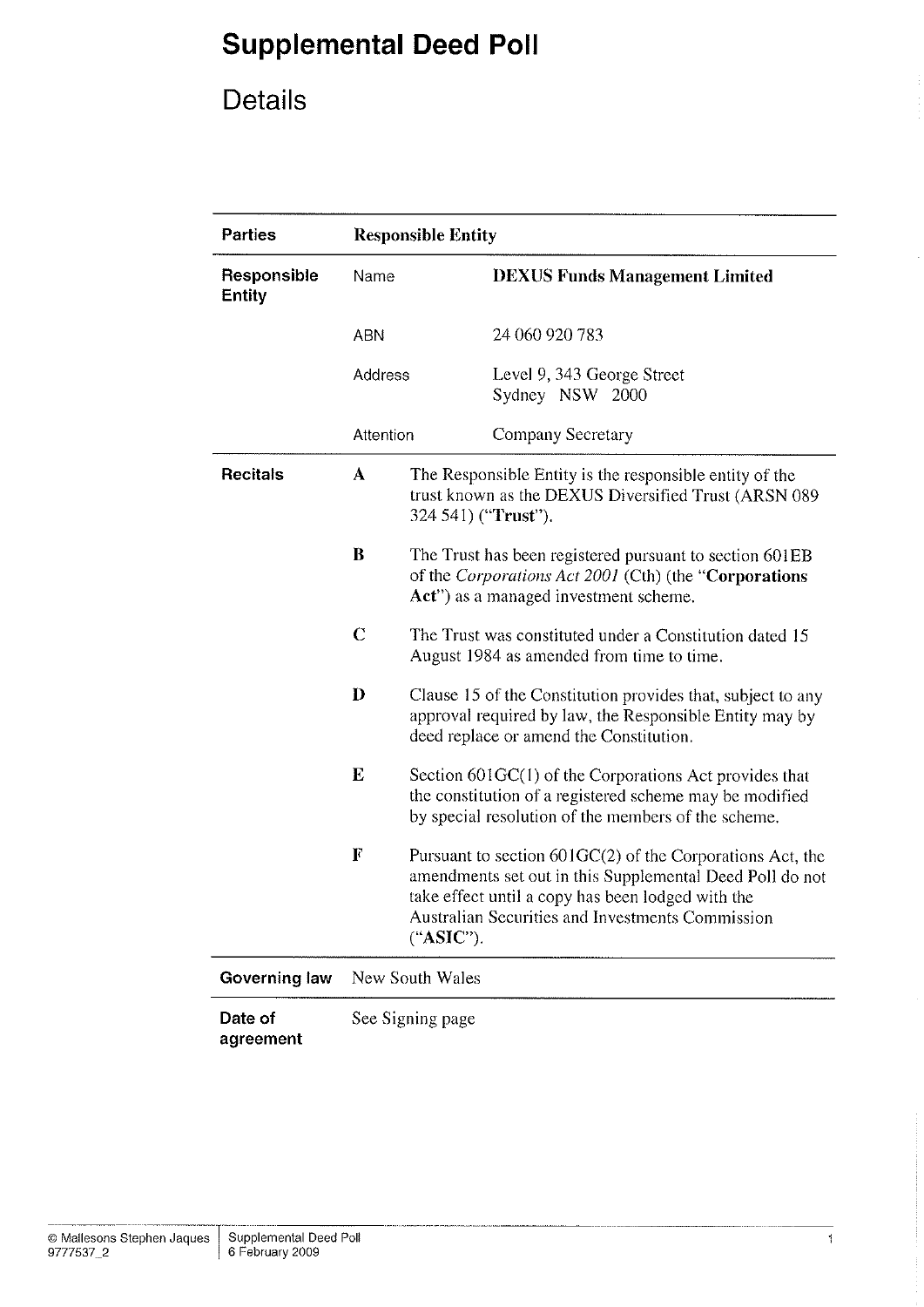## General terms

## I Definitions and interpretation

### 1.1 Definitions

In this Supplemental Deed Poll including the Recitals, the following definitions apply unless the context otherwise requires.

- (a) Constitution means the constitution constituting the Trust, as amended from time to time.
- (b) Effective Time means the date and time on which a copy of this Supplemental Deed Poll is lodged with ASIC under section 60lGC(2) of the Corporations Act.
- (c) Trust means DEXUS Diversified Trust (ARSN 089 324 541).
- (d) Schedule means a schedule to this Supplemental Deed Poll.

### 1.2 lnterpretation

- (a) Terms used but not defined in this Supplemental Deed Poll have the same meanings given to them in the Constitution.
- (b) Clause 1.2 of the Constitution applies to this Supplemental Deed Poll as if set out in this Supplemental Deed Poll.

### 1.3 Benefit of this Supplemental Deed Poll

This Supplemental Deed Poll is made by the Responsible Entity with the intent that the benefit of this Supplemental Deed Poll shall enure to the benefit of Holders jointly and severally.

## 2 Amendment of Constitution

The Responsible Entity amends the Constitution so that, on and from the Effective Time the amendments set out in the Schedule are made to the Constitution.

## 3 Conflict

If there is a conflict between the Constitution and this Supplemental Deed Poll, the terms of this Supplemental Deed Poll prevail.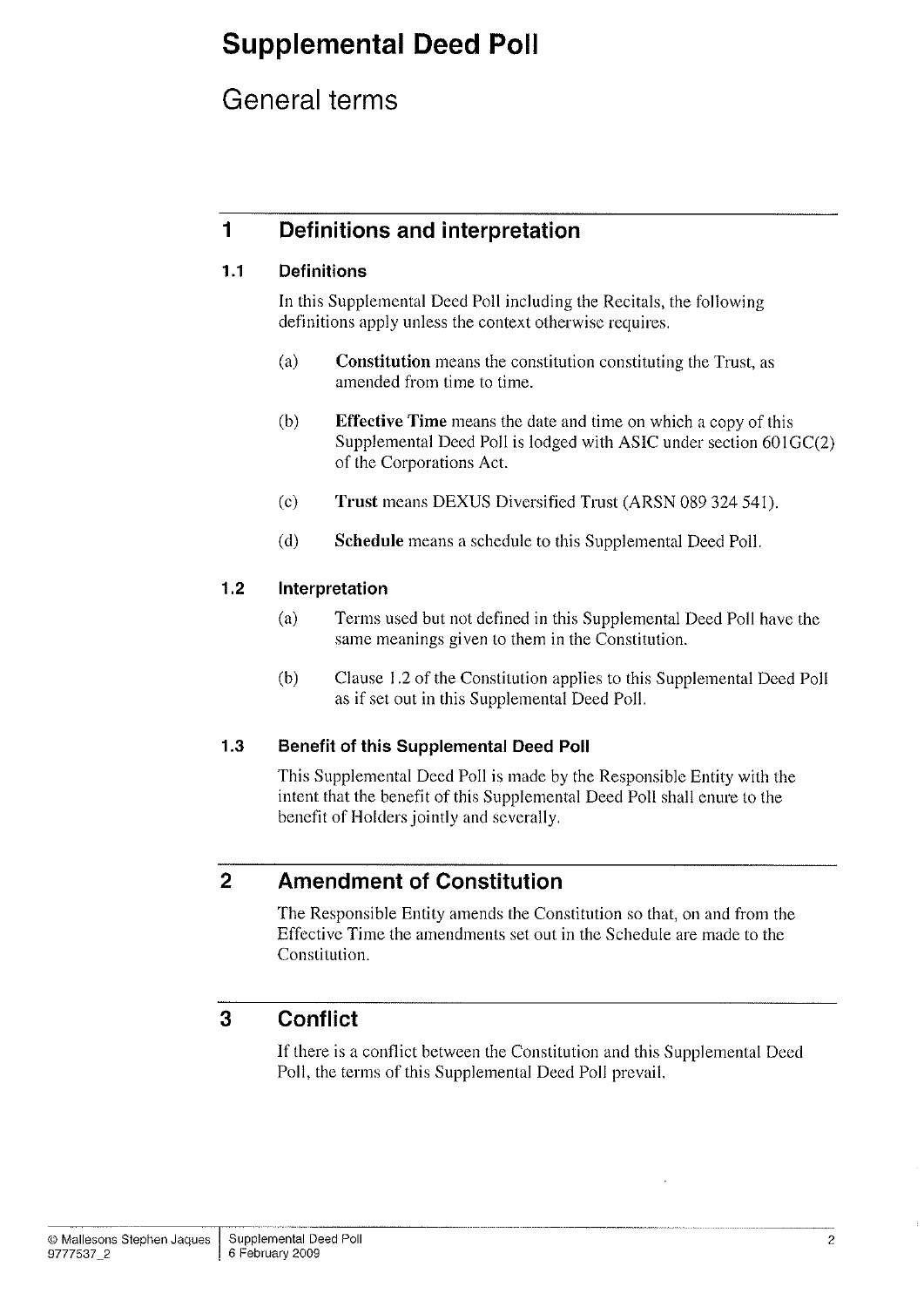#### **Governing law**  $\overline{\mathbf{4}}$

This deed is governed by the laws in foree in the place specified in the Details. Each person affected by it must submit to the non-exclusive jurisdiction of the courts of that place and the courts of appeal from them.

EXECUTED as a deed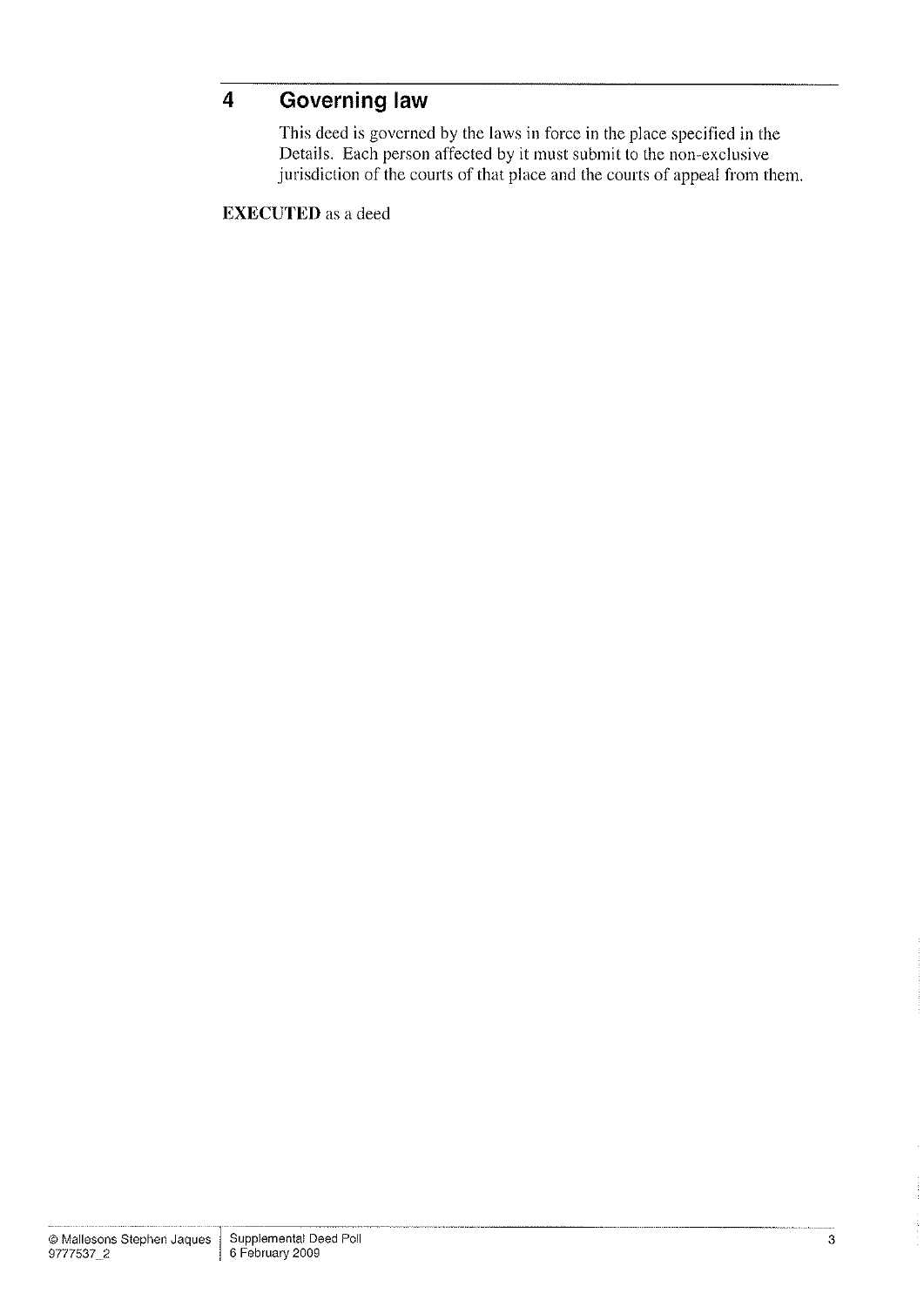## Schedule 1 - Amendments

- 1. In clause l.l ("Defìnitions") in the definition of "December 2008 Capital Raising":
	- (a) the reference to "(a)" is deleted and replaced with " $(1)$ "; and
	- (b) the reference to "(b)" is deleted and replaced with " $(2)$ ".
- 2. In clause 4.4 ("Issue and allotment"):
	- (a) the reference to "(i)" is deleted and replaced with " $(1)$ "; and
	- (b) the reference to "(ii)" is deleted and replaced with " $(2)$ ".
- 3. In clause 5.1(a) the words ", but nothing in this clause 5 or this deed limits the Responsibility Entity's power to issue Units in compliance with any applicable instrument issued by ASIC and the Listing Rules" are inserted immediately after the words "to this deed".
- 4. In clause 5.6 ("Placements at Market Price"):
	- (a) in the heading, the words "Issues and" are inserted immediately before the words "Placements at Market";
	- (b) in clause  $5.6(a)(1)$ , the words "professional investors" are deleted and replaced with the words "wholesale clients";
	- (c) in clause  $5.6(a)(1)$ , the word "9" is deleted and replaced with the word "761G(4)";
	- (d) in clause  $5.6(a)(1)(B)$ , the word "or" which appears immediately after the words "with clause  $1.3(b)(2)$ ;" is deleted;
	- (e) in clause  $5.6(a)(2)$ , the word "and" which appears immediately after the words "with clause  $1.3(b)(2)$ ;" is deleted and replaced with the word "or";
	- (f) the following new clause  $5.6(a)(3)$  is inserted immediately after clause  $5.6(a)(2)$ :
		- "(3) made pursuant to an offer without a PDS in accordance with section 1012DAA of the Corporations Act within 15 Business Days of the date as at which the Market Price is calculated in accordance with clause  $1.3(b)(2)$ ; and"
	- (g) in clause  $5.6(b)(1)$ , the words "professional investors" are deleted and replaced with the words "wholesale clients";
	- (h) in clause  $5.6(b)(1)$ , the word "9" is deleted and replaced with the word "761G(4)";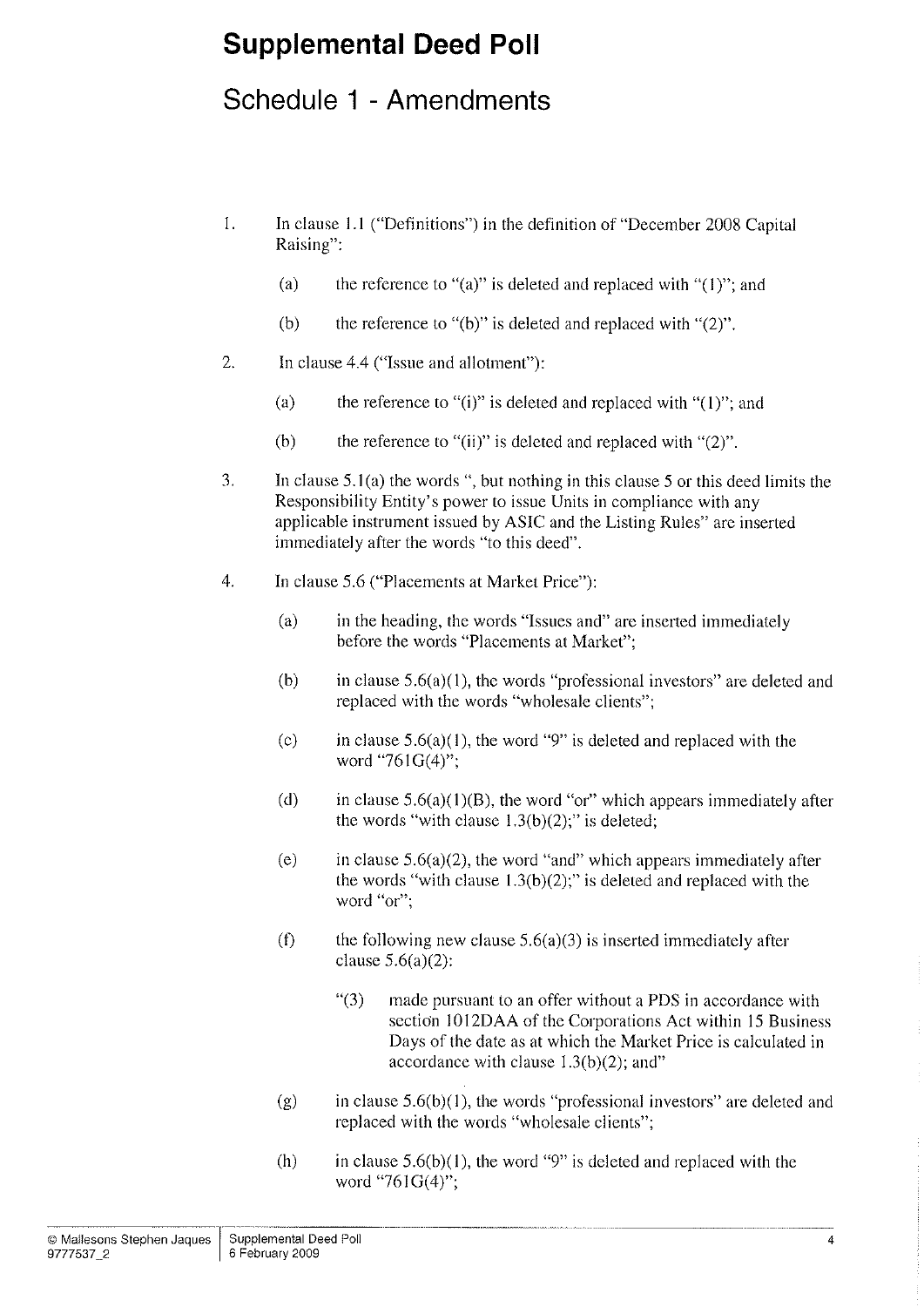- (i) in clause  $5.6(b)(1)(B)$ , the word "or" which appears immediately after the words "with clause  $1.3(b)(2)$ ;" is deleted;
- (i) in clause  $5.6(b)(2)$ , the "." which appears immediately after the words "with clause  $1.3(b)(2)$ " is deleted and replaced with "; or"; and
- (k) the following new clause  $5.6(b)(3)$  is inserted immediately after clause  $5.6(b)(2)$ :
	- "(3) made pursuant to an offer without a PDS in accordance with section l0l2DAA of the Corporations Act within l5 Business Days of the date as at which the Market Price is calculated in accordance with clause  $1.3(b)(2)$ ."
- 5. In clause 5.7(b), the words "unless the issue is permitted by any applicable instrument issued by ASIC" are inserted immediately after the words "with the Responsible Entity";
- 6. In clause  $5.9(g)$ , the words "or as permitted under any applicable instrument issued by ASIC" are inserted immediately after the words "associates as Unitholders".
- 7. In clause  $9.2(a)(1)$ , the word "Distributable" is inserted immediately after the words "determine the"; and
- 8. Paragraph 5 of Schedule I is deleted and replaced with the following:

### "5 Proxies

- (a) Subject to paragraph (b), the provisions of the Corporations Act governing proxies for meetings of members of registered schemes (as that term is defined in the Corporations Act) apply to the Trust.
- (b) The Responsible Entity may determine that the appointment of a proxy is valid even if it contains only some of the information required by the Corporations Act.
- (c) Subject to the Corporations Act, the form of proxy used to appoint a proxy to vote on behalf of a Holder in respect of an Attached Security may be the same form as they use to appoint a proxy in respect of the Attached Securities which they hold."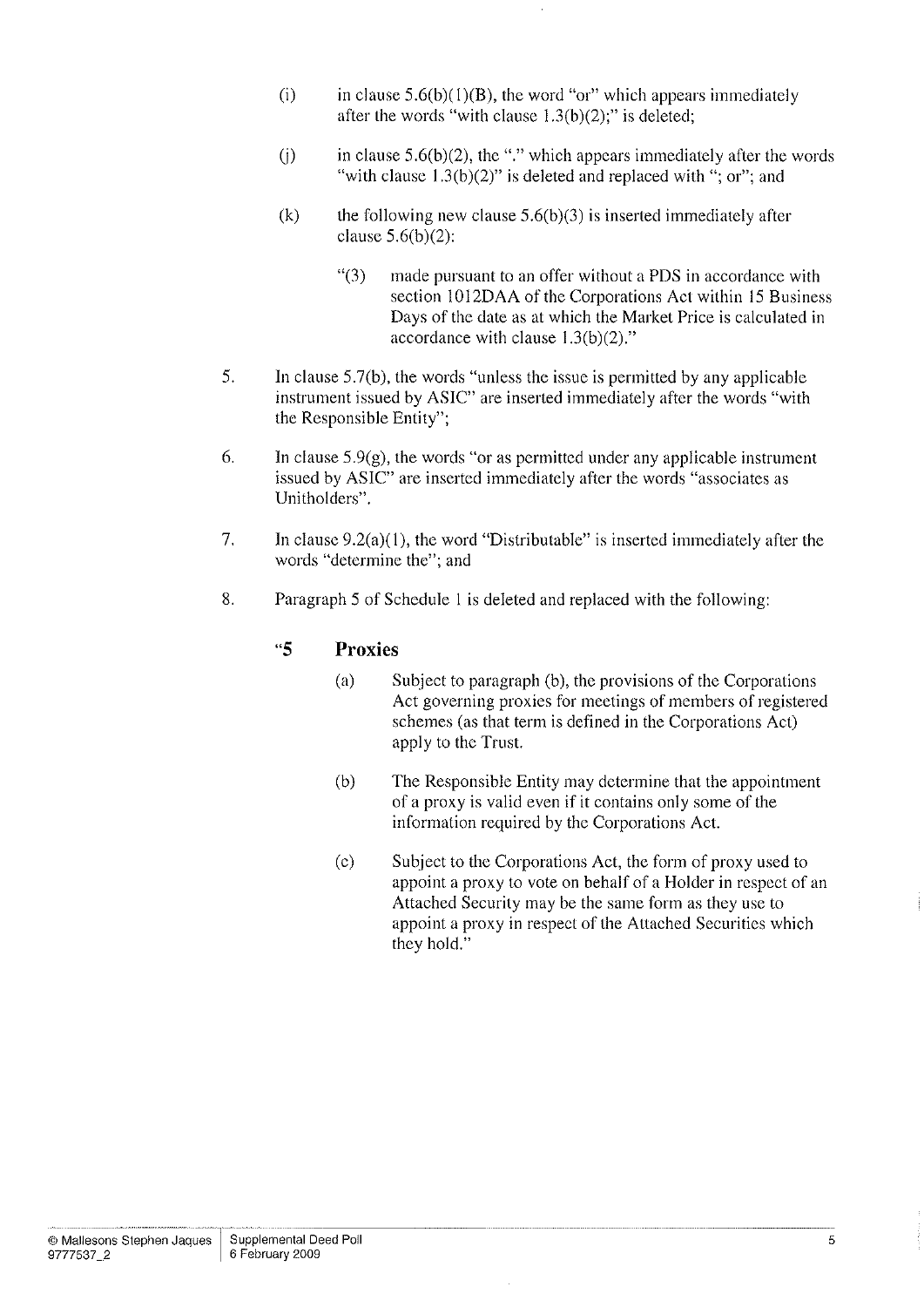# Signing page

 $DATED: 6 FEBRU4RY, 2009$ 

| <b>EXECUTED by DEXUS FUNDS</b>          |                                                        |
|-----------------------------------------|--------------------------------------------------------|
| <b>MANAGEMENT LIMITED in</b>            |                                                        |
| accordance with section $127(1)$ of the |                                                        |
| Corporations Act 2001 (Cwith) by        |                                                        |
| authority of its directors:             |                                                        |
| Signature of director                   | Signature of <del>director</del> /company<br>secretary |
| <b>VICTOR P HOOG ANTINK</b>             | JOHN EASY                                              |
| Name of director (block letters)        | Name of director/company secretary<br>(block letters)  |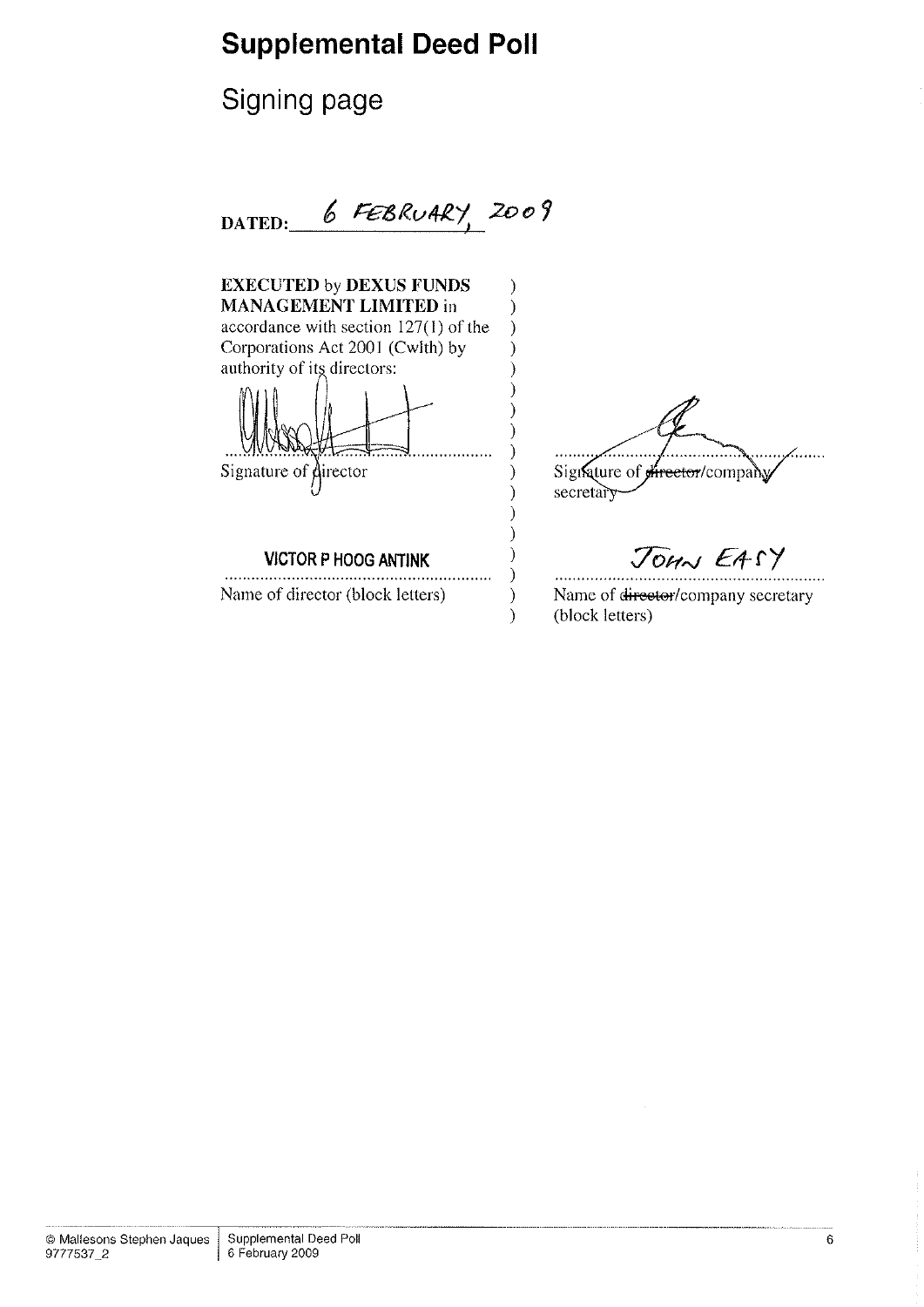# MALLESONS STEPHEN JAQUES

# Supplemental Deed Poll Dated  $6$ <sup>th</sup> February 2009

DEXUS Funds Management Limited (ABN 24 060 920 783) ("Responsible Entity")

Amending the Constitution of the DEXUS Industrial Trust (ARSN 090 879 137)

### Mallesons Stephen Jaques

Level 61 Governor Phillip Tower 1 Farrer Place Sydney NSW 2000 Australia T+61 292962000 F +61 2 9296 3999 DX 113 Sydney www.mallesons.com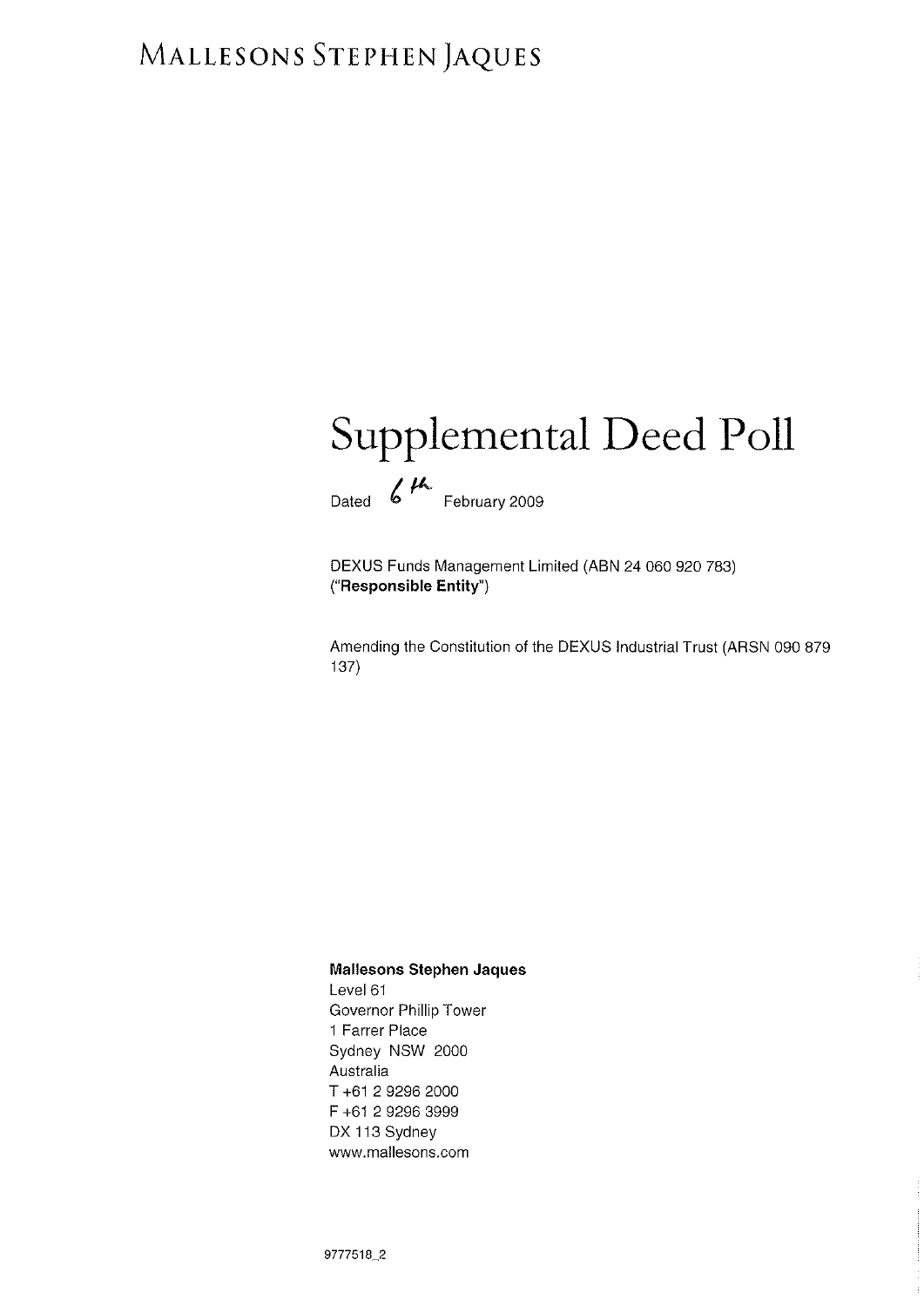## Supplemental Deed Poll Contents

| <b>Details</b>                         | 1                |
|----------------------------------------|------------------|
| General terms                          | $\overline{2}$   |
| Definitions and interpretation         | 2                |
| Definitions                            | 2                |
| Interpretation                         | 2                |
| Benefit of this Supplemental Deed Poll | 2                |
| <b>Amendment of Constitution</b>       | $\overline{2}$   |
| Conflict                               | $\boldsymbol{2}$ |
| <b>Governing law</b>                   | 3                |
| <b>Schedule 1 - Amendments</b>         | 4                |
| <b>Signing page</b>                    | 7                |
|                                        |                  |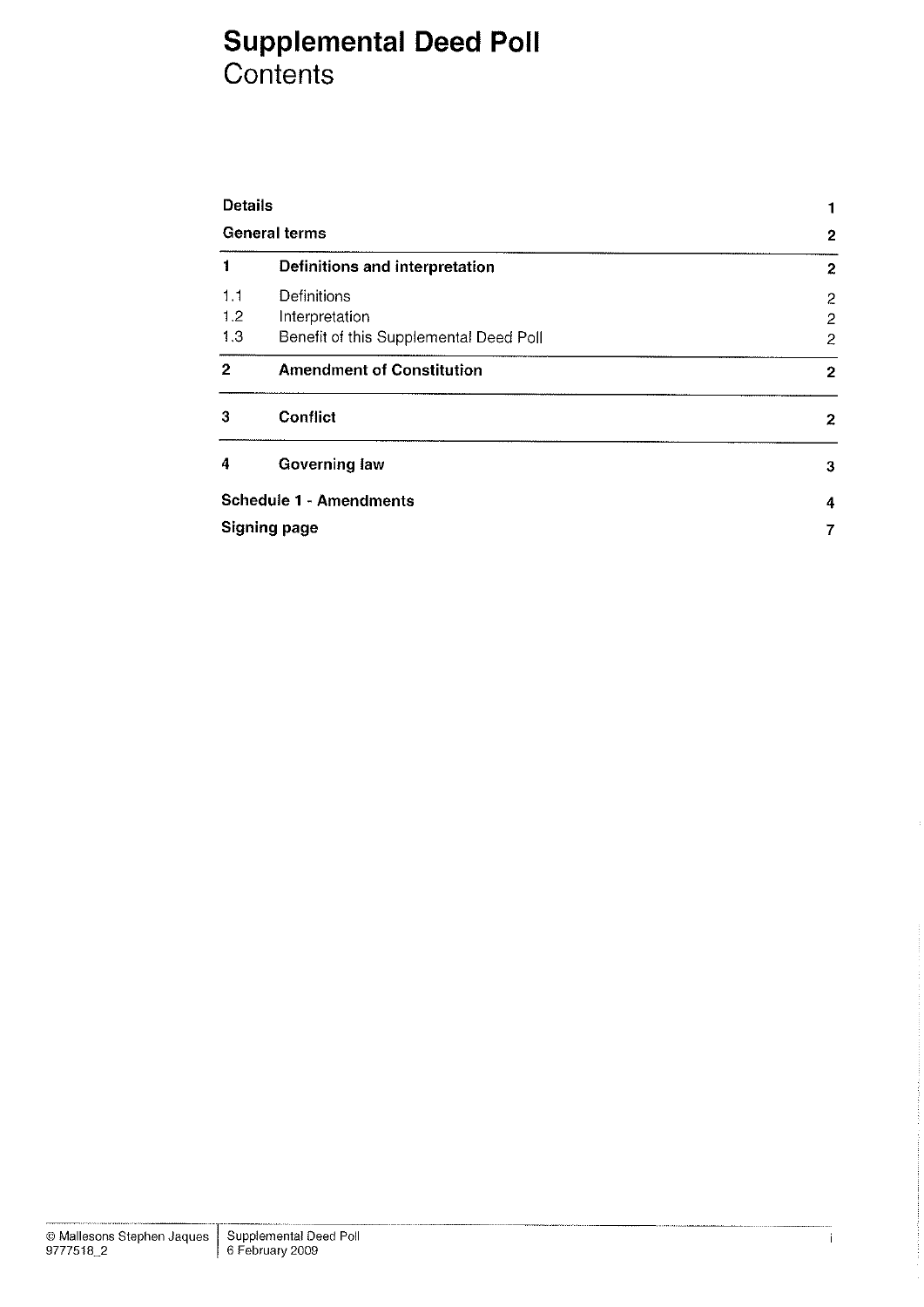# Details

| <b>Parties</b>               | <b>Responsible Entity</b>                                                                                                                                             |                                                                                                                                                                                                                                               |                                               |  |
|------------------------------|-----------------------------------------------------------------------------------------------------------------------------------------------------------------------|-----------------------------------------------------------------------------------------------------------------------------------------------------------------------------------------------------------------------------------------------|-----------------------------------------------|--|
| Responsible<br><b>Entity</b> | Name                                                                                                                                                                  |                                                                                                                                                                                                                                               | <b>DEXUS Funds Management Limited</b>         |  |
|                              | <b>ABN</b>                                                                                                                                                            |                                                                                                                                                                                                                                               | 24 060 920 783                                |  |
|                              | Address                                                                                                                                                               |                                                                                                                                                                                                                                               | Level 9, 343 George Street<br>Sydney NSW 2000 |  |
|                              | Attention                                                                                                                                                             |                                                                                                                                                                                                                                               | Company Secretary                             |  |
| <b>Recitals</b>              | A<br>The Responsible Entity is the responsible entity of the<br>trust known as the DEXUS Industrial Trust (ARSN 090<br>879 137) ("Trust").                            |                                                                                                                                                                                                                                               |                                               |  |
|                              | $\bf{B}$<br>The Trust has been registered pursuant to section 601EB<br>of the Corporations Act 2001 (Cth) (the "Corporations<br>Act") as a managed investment scheme. |                                                                                                                                                                                                                                               |                                               |  |
|                              | $\mathbf C$<br>The Trust was constituted under a Constitution dated 1<br>August 1997 as amended from time to time.                                                    |                                                                                                                                                                                                                                               |                                               |  |
|                              | D                                                                                                                                                                     | Clause 15 of the Constitution provides that, subject to any<br>approval required by law, the Responsible Entity may by<br>deed replace or amend the Constitution.                                                                             |                                               |  |
|                              | E                                                                                                                                                                     | Section $601GC(1)$ of the Corporations Act provides that<br>the constitution of a registered scheme may be modified<br>by special resolution of the members of the scheme.                                                                    |                                               |  |
|                              | F                                                                                                                                                                     | Pursuant to section $601GC(2)$ of the Corporations Act, the<br>amendments set out in this Supplemental Deed Poll do not<br>take effect until a copy has been lodged with the<br>Australian Securities and Investments Commission<br>("ASIC"). |                                               |  |
| <b>Governing law</b>         | New South Wales                                                                                                                                                       |                                                                                                                                                                                                                                               |                                               |  |
| Date of<br>agreement         | See Signing page                                                                                                                                                      |                                                                                                                                                                                                                                               |                                               |  |

 $\mathbf{1}$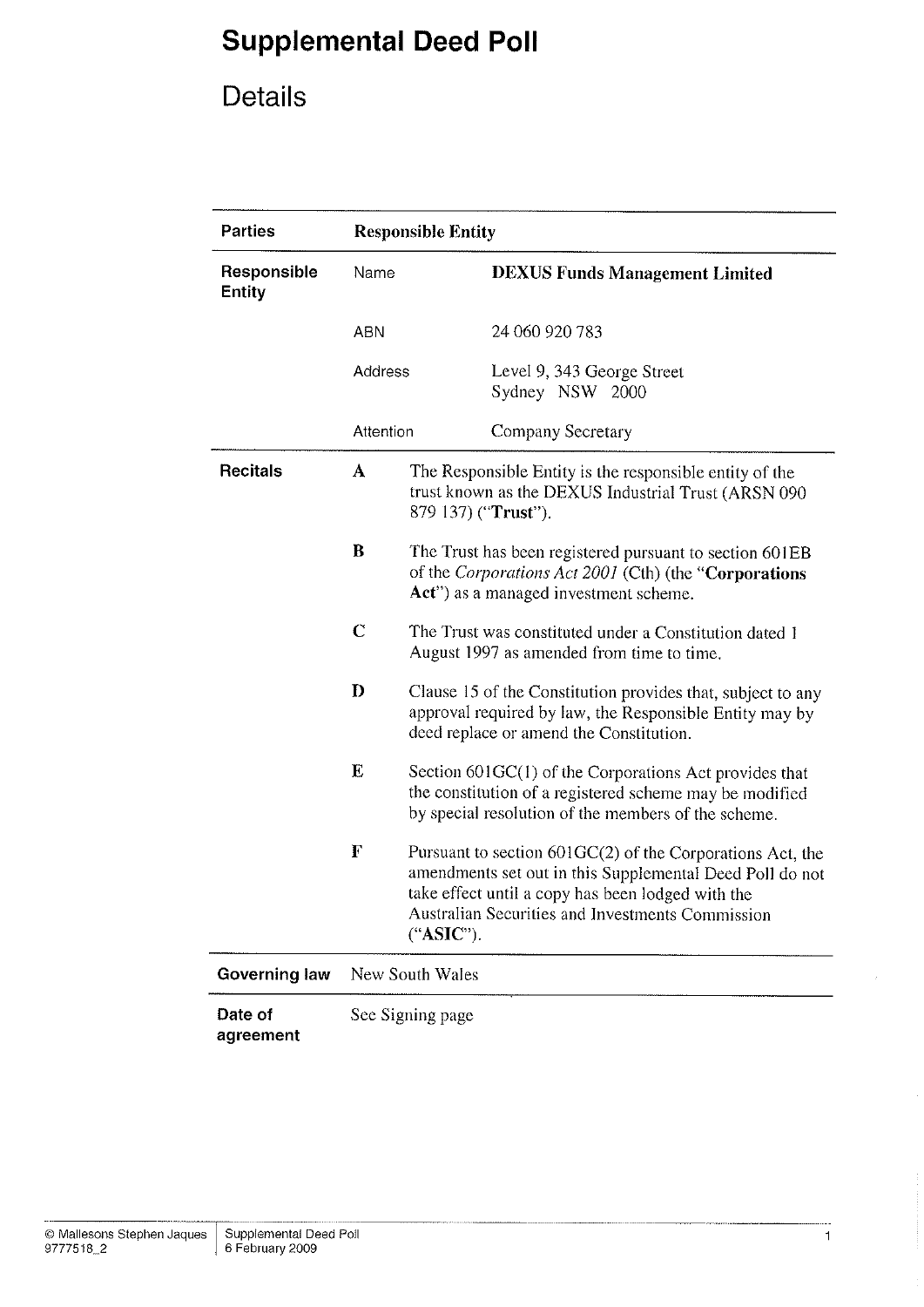## General terms

## 1 Definitions and interpretation

### 1.1 Definitions

In this Supplemental Deed Poll including the Recirals, the following definitions apply unless the context otherwise requires.

- (a) Constitution means the constitution constituting the Trust, as amended from time to time.
- (b) Effective Time means the date and time on which a copy of this Supplemental Deed Poll is lodged with ASIC under section 60lGC(2) of the Corporations Act.
- (c) Trust means DEXUS Industrial Trust (ARSN 090 879 137).
- (d) Schedule means a schedule to this Supplemental Deed Poll.

### 1.2 lnterpretation

- (a) Terms used but not defined in this Supplemental Deed Poll have the same meanings given to them in the Constitution.
- (b) Clause 1.2 of the Constitution applies to this Supplemental Deed Poll as if set out in this Supplemental Deed Poll.

### 1.3 Benefit of this Supplemental Deed Poll

This Supplemental Deed Poll is made by the Responsible Entity with the intent that the benefit of this Supplemental Deed Poll shall enure to the benefit of Holders jointly and severally.

## 2 Amendment of Constitution

The Responsible Entity amends the Constitution so that, on and from the Effective Time the amendments set out in the Schedule are made to the Constitution.

## 3 Gonflict

If there is a conflict between the Constitution and this Supplemental Deed Poll, the terms of this Supplemental Deed Poll prevail.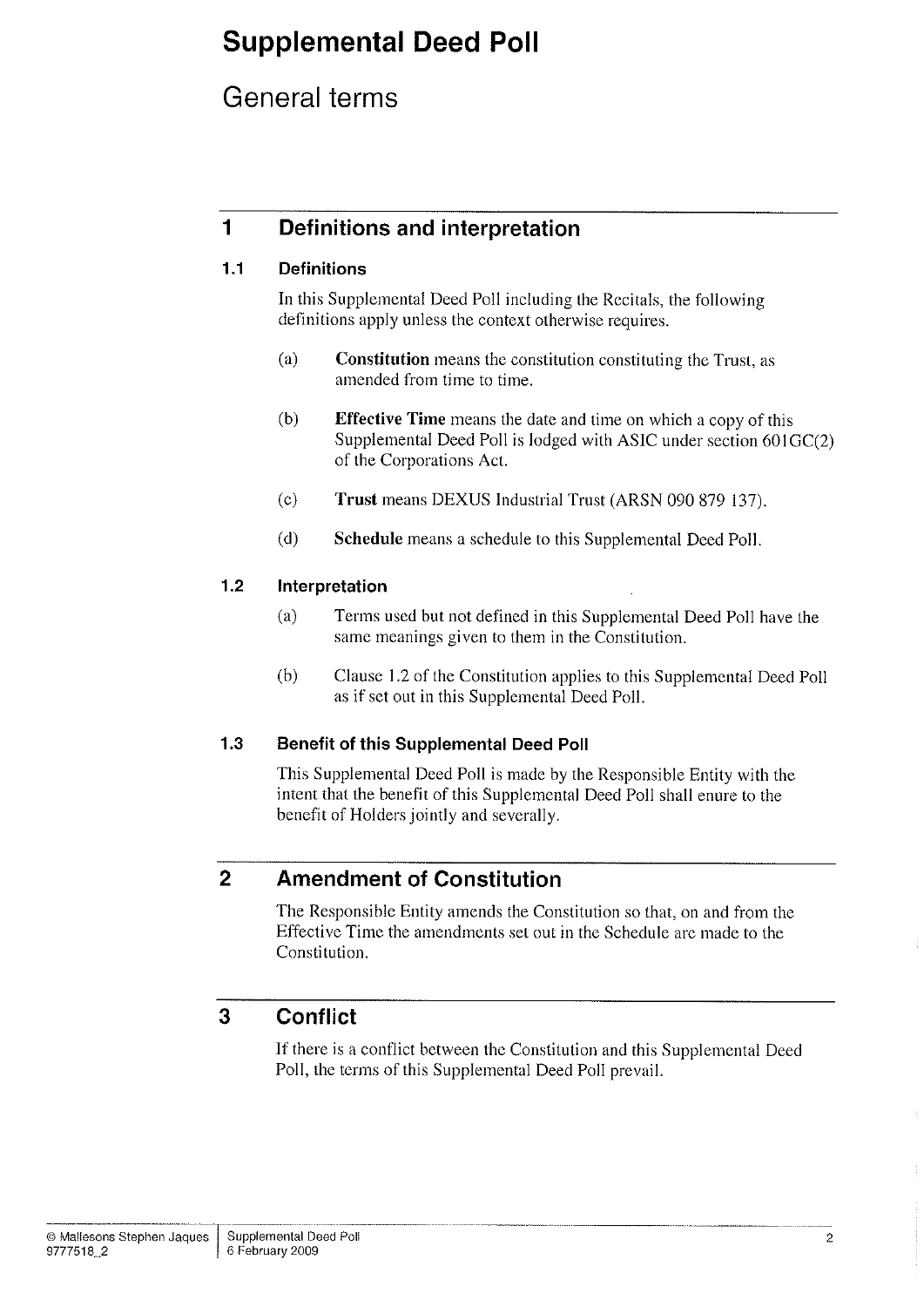## 4 Governing law

This deed is governed by the laws in force in the place specified in the Details. Each person affected by it must submit to the non-exclusive jurisdiction of the courts of that place and the courts of appeal from them.

EXECUTED as a deed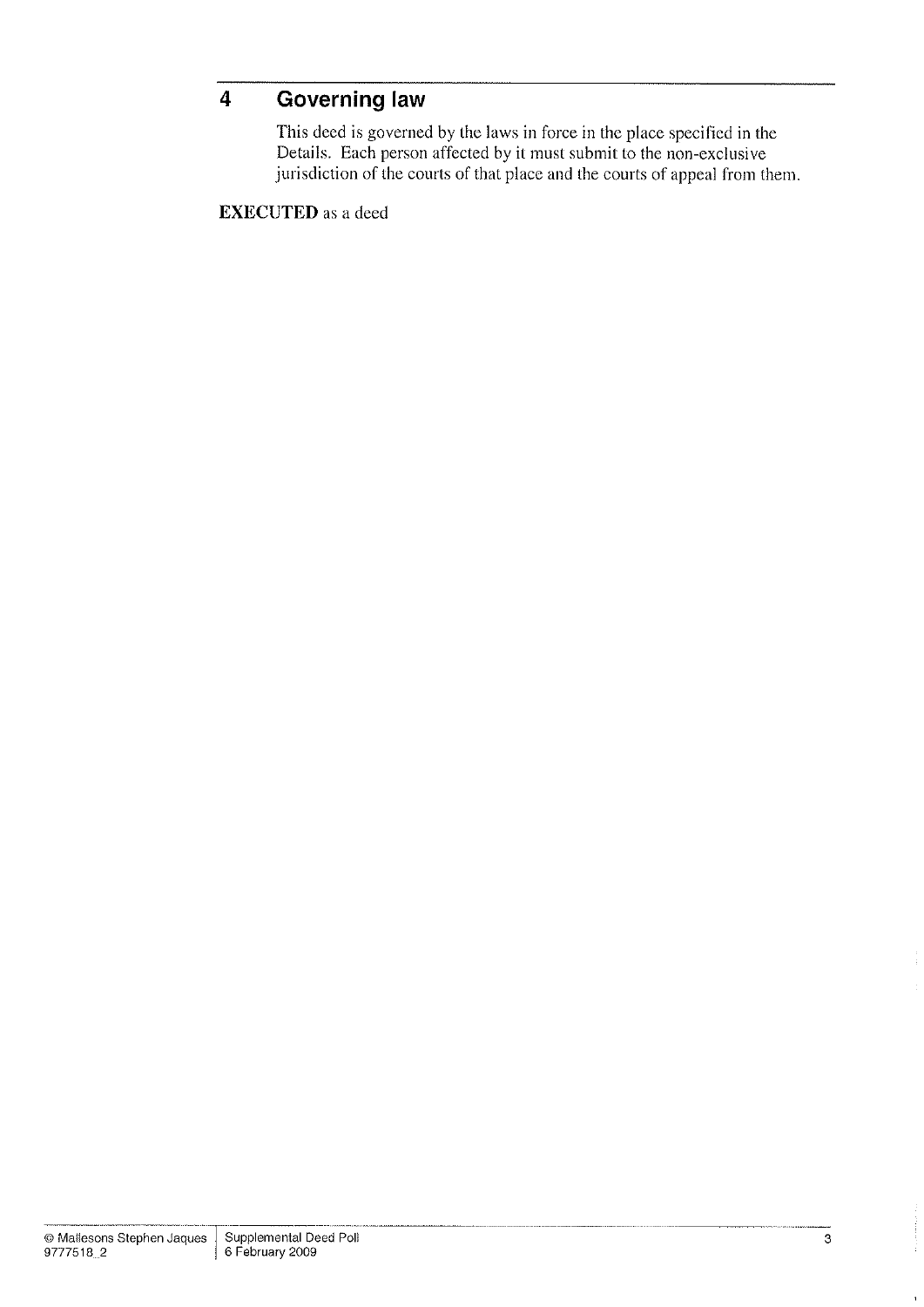## Schedule 1 - Amendments

- l. In clause l.l ("Definitions") in the definition of "December 2008 Capital Raising":
	- (a) the reference to "(a)" is deleted and replaced with " $(1)$ "; and
	- (b) the reference to "(b)" is deleted and replaced with " $(2)$ ".
- 2, In clause 4.4 ("[ssue and allotment"):
	- (a) the reference to "(i)" is deleted and replaced with " $(1)$ "; and
	- (b) the reference to "(ii)" is deleted and replaced with "(2)".
- 3. In clause 5.1(a) the words ", but nothing in this clause 5 or this deed limits the Responsibility Entity's power to issue Units in compliance with any applicable instrument issued by ASIC and the Listing Rules" are inserted immediately after the words "to this deed".
- 4. In clause 5.6 ("Placements at Market Price"):
	- (a) in the heading, the words "Issues and" are inserted immediately before the words "Placements at Market";
	- (b) in clause  $5.6(a)(1)$ , the words "professional investors" are deleted and replaced with the words "wholesale clients";
	- (c) in clause  $5.6(a)(1)$ , the word "9" is deleted and replaced with the word "761G(4)";
	- (d) in clause  $5.6(a)(1)(B)$ , the word "or" which appears immediately after the words "with clause  $1.3(b)(2)$ ;" is deleted;
	- (e) in clause  $5.6(a)(2)$ , the word "and" which appears immediately after the words "with clause  $1.3(b)(2)$ ;" is deleted and replaced with the word "or";
	- (f) the following new clause  $5.6(a)(3)$  is inserted immediately after clause  $5.6(a)(2)$ :
		- "(3) made pursuant to an offer without a PDS in accordance with section 1012DAA of the Corporations Act within 15 Business Days of the date as at which the Market Price is calculated in accordance with clause  $1.3(b)(2)$ ; and"
	- (g) in clause  $5.6(b)(1)$ , the words "professional investors" are deleted and replaced with the words "wholesale clients";
	- (h) in clause  $5.6(b)(1)$ , the word "9" is deleted and replaced with the word "761G(4)";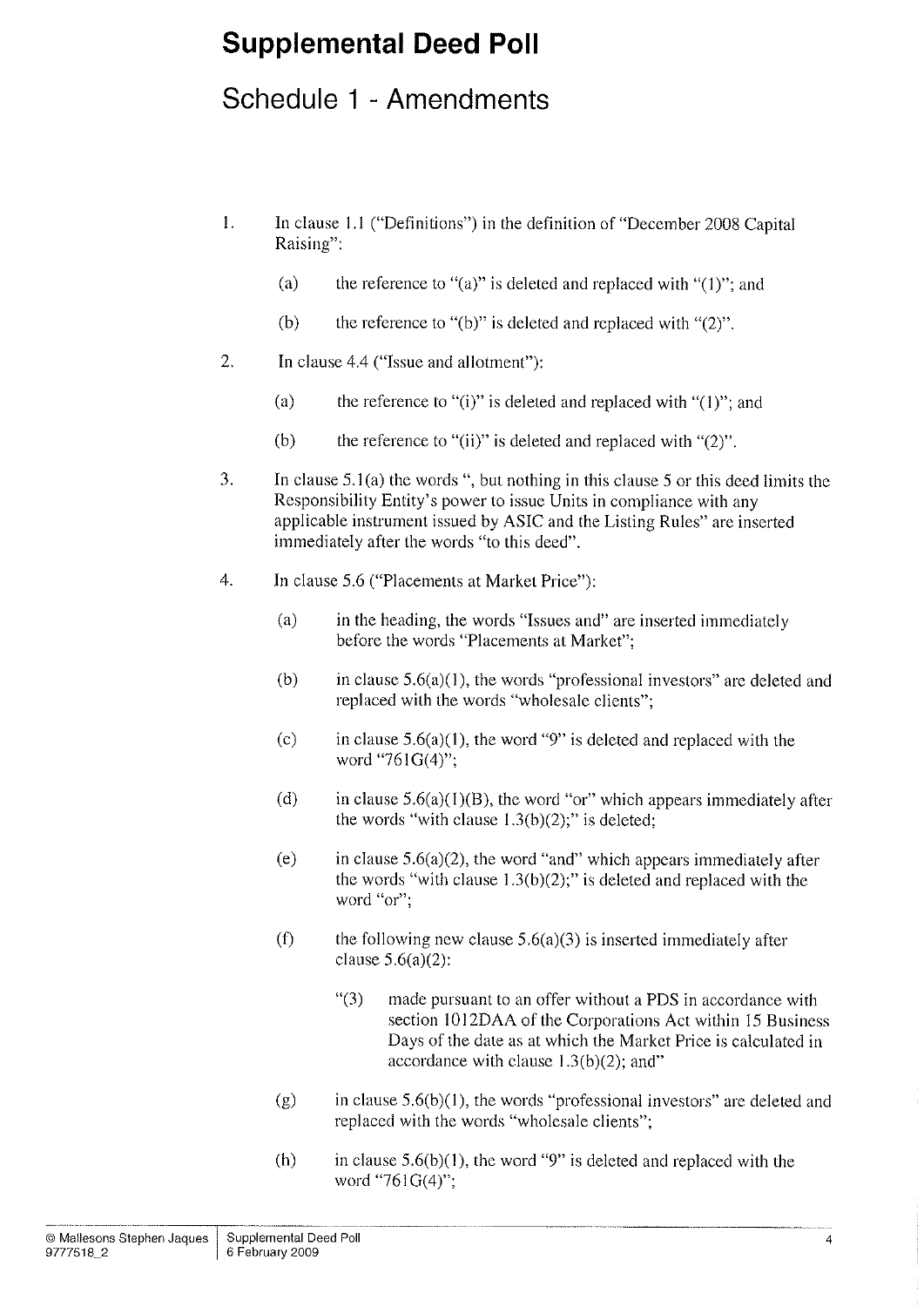- (i) in clause  $5.6(b)(1)(B)$ , the word "or" which appears immediately after the words "with clause  $1.3(b)(2)$ ;" is deleted;
- (i) in clause  $5.6(b)(2)$ , the "." which appears immediately after the words "with clause  $1.3(b)(2)$ " is deleted and replaced with "; or"; and
- (k) the following new clause  $5.6(b)(3)$  is inserted immediately after clause  $5.6(b)(2)$ :
	- "(3) made pursuant to an offer without a PDS in accordance with section 1012DAA of the Corporations Act within 15 Business Days of the date as at which the Market Price is calculated in accordance with clause  $1.3(b)(2)$ ."
- 5. In clause 5.7(b), the words "unless the issue is permitted by any applicable instrument issued by ASIC" are inserted immediately after the words "with the Responsible Entity";
- 6. In clause  $5.9(g)$ , the words "or as permitted under any applicable instrument issued by ASIC" are inserted immediately after the words "associates as Unitholders".
- <sup>7</sup>. Clause 5.10(a) is deleted and replaced with the following:

"The Responsible Entity may issue Options and Units on the exercise of an Option at an Issue Price determined by the Responsible Entity, being a price other than the Issue Price calculated in accordance with clauses 5.2, 5.5 and 5.6, if:

- (a) the Responsible Entity offers the Options to persons who are Unitholders on a date not more than 20 Business Days before the date of the offer, in proportion to the value of each Unitholder's Unit Holding at that date (subject to clause 5.10(i)), Options offered to, but not acquired by, Unitholders may be issued to other persons);"
- 8. In clause 9.2(a)(1), the word "Distributable" is inserted immediately after the words "determine the"; and
- 9. Paragraph 5 of Schedule 1 is deleted and replaced with the following:

### "5 Proxies

- (a) Subject to paragraph (b), the provisions of the Corporations Act governing proxies for meetings of members of registered schemes (as that term is defined in the Corporations Act) apply to the Trust.
- (b) The Responsible Entity may determine that the appointment of a proxy is valid even if it contains only some of the information required by the Corporations Act.
- (c) Subject to the Corporations Act, the form of proxy used to appoint a proxy to vote on behalf of a Holder in respect of an Attached Security may be the same form as they use to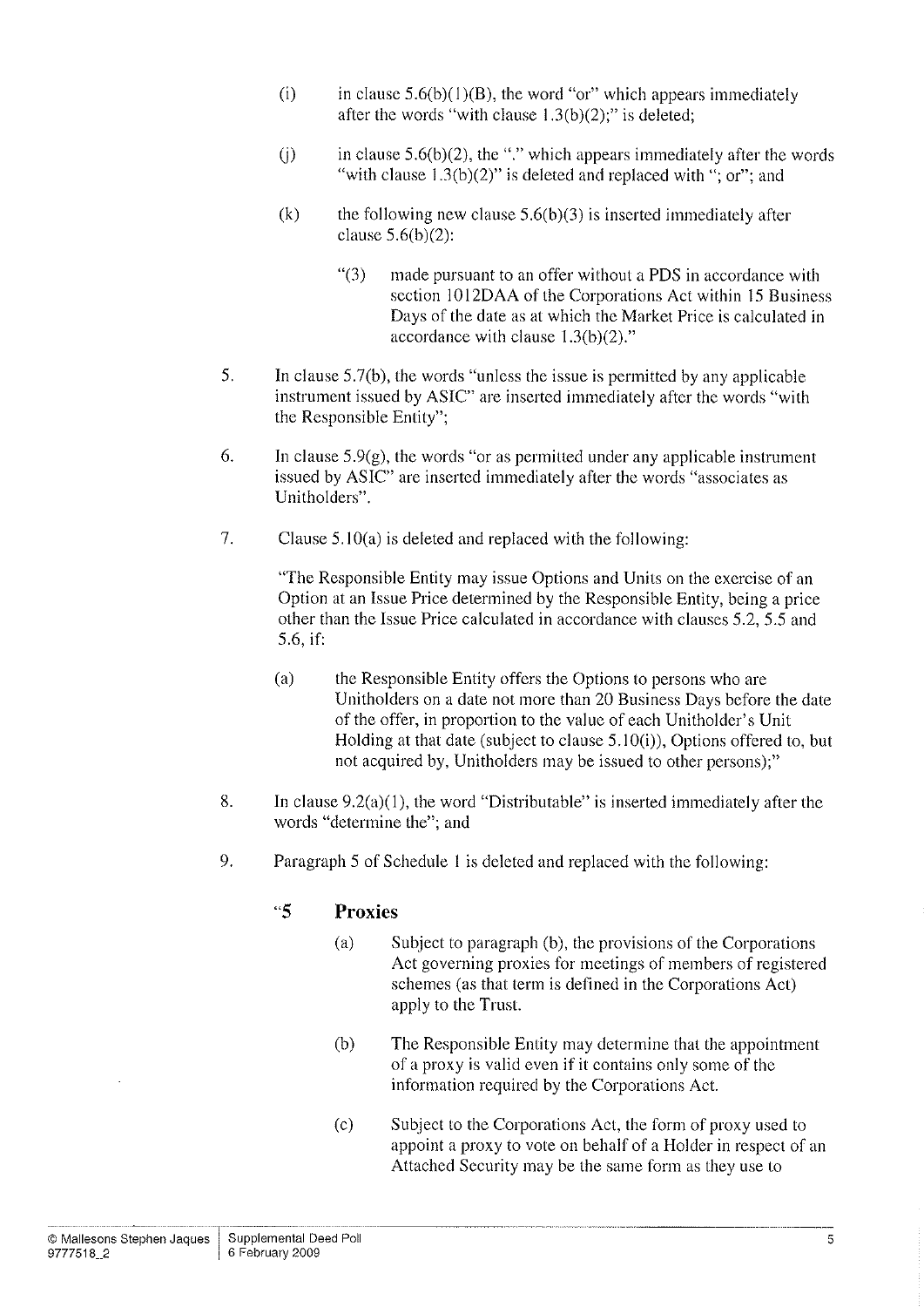appoint a proxy in respect of the Attached Securities which they hold."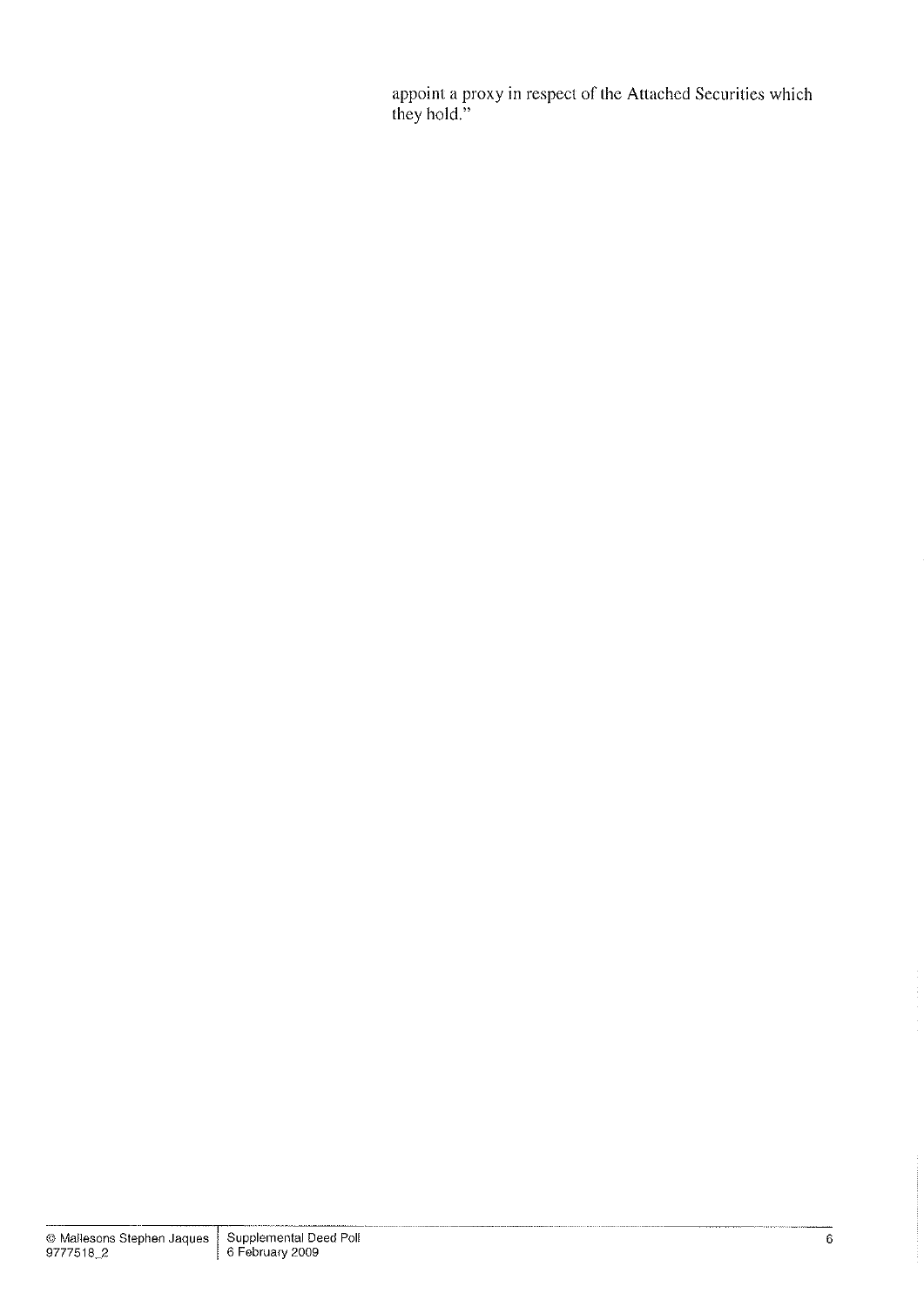Signing page

 $DATED:$  6 FEBRUARY, 2009

EXECUTED by DEXUS FUNDS  $\mathcal{E}$ MANAGEMENT LIMITED in  $\mathcal{E}$ accordance with section 127(l) of the  $\mathcal{E}$ Corporations Act 2001 (Cwlth) by  $\mathcal{E}$ authority of its directors: ⟩ ſ  $\mathcal{E}$ Signature of director/company Signature of director  $\mathcal{E}$  $\mathcal{E}$ secretary  $\mathcal{E}$ VICTOR P HOOG ANTINK  $\mathcal{E}$  $\mathcal{E}$ 

 $\mathcal{E}$  $\lambda$ 

Name of director (block letters)

JOHN. EASY

. . . . . . . . .

Name of director/company secretary (block letters)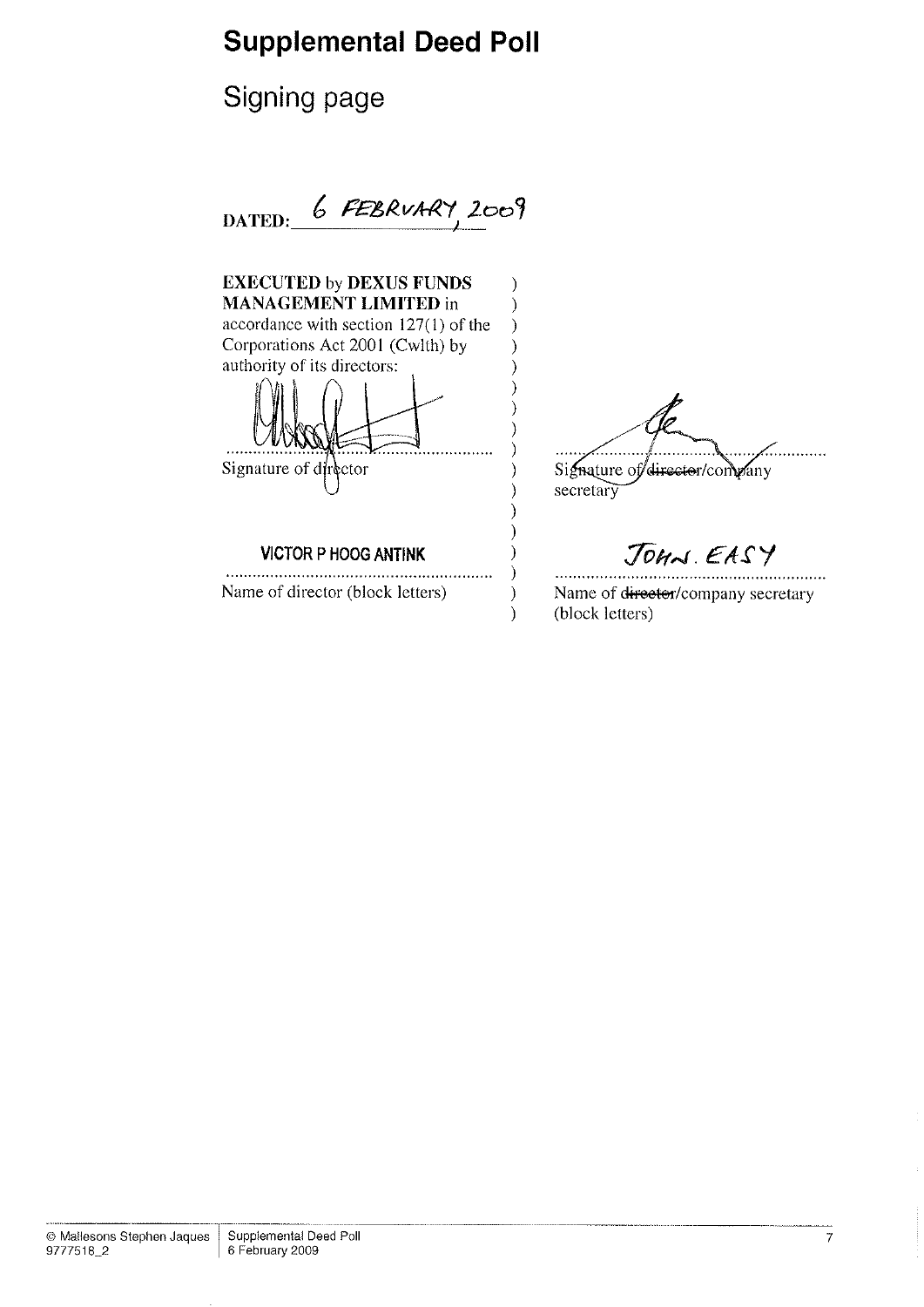# MALLESONS STEPHEN JAQUES

# Supplemental Deed Poll

Dated  $\downarrow$  February 2009

DEXUS Funds Management Limited (ABN 24 060 920 783) ("Responsible Entity")

Amending the Constitution of the DEXUS Office Trust (ARSN 090 768 531 )

### Mallesons Stephen Jaques

Level 61 Governor Phillip Tower 1 Farrer Place Sydney NSW 2000 Australia T +61 2 9296 2000 F +61 2 9296 3999 DX 113 Sydney www.mallesons.com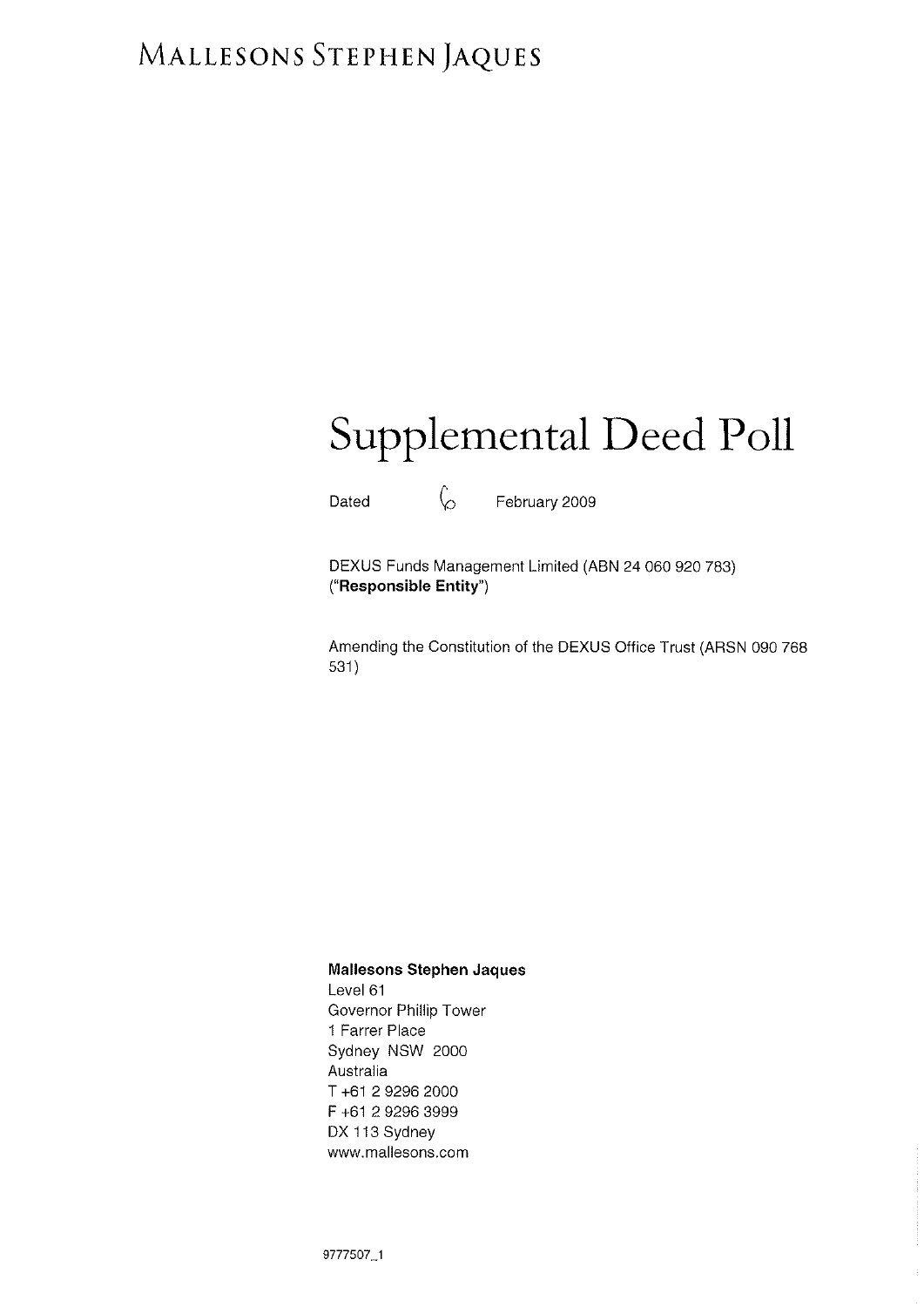## Supplemental Deed Poll Contents

| <b>Details</b><br><b>General terms</b> |                                        | 1                |
|----------------------------------------|----------------------------------------|------------------|
|                                        |                                        | $\mathbf{2}$     |
| 1                                      | Definitions and interpretation         | $\boldsymbol{2}$ |
| 1.1                                    | Definitions                            | $\overline{2}$   |
| 1.2                                    | Interpretation                         | 2                |
| 1.3                                    | Benefit of this Supplemental Deed Poll | $\overline{c}$   |
| $\overline{2}$                         | <b>Amendment of Constitution</b>       | $\mathbf 2$      |
| 3                                      | Conflict                               | 2                |
| 4                                      | Governing law                          | 3                |
|                                        | <b>Schedule 1 - Amendments</b>         | $\boldsymbol{4}$ |
|                                        | <b>Signing page</b>                    | 6                |
|                                        |                                        |                  |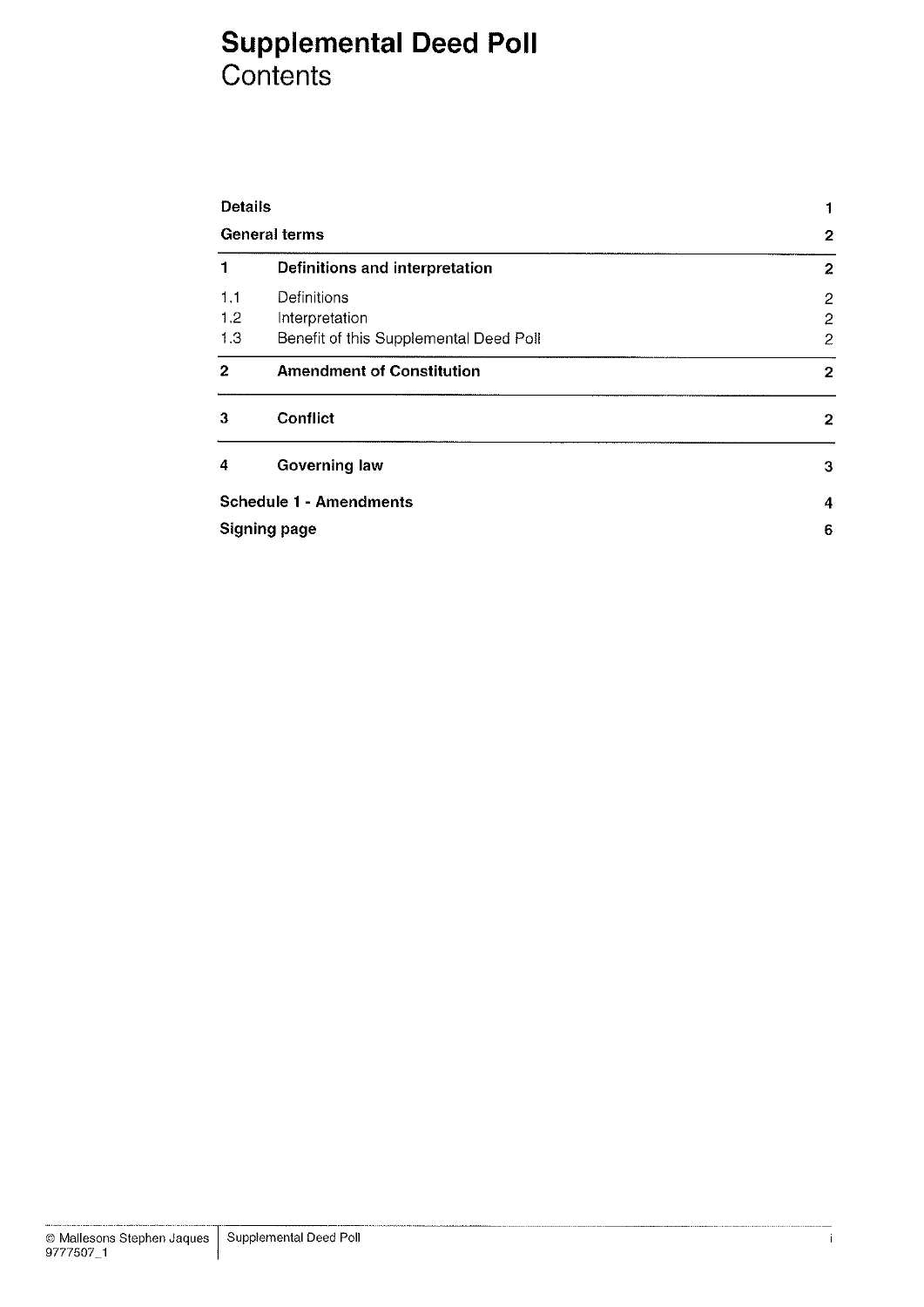# Details

| <b>Parties</b>               | <b>Responsible Entity</b>                                                                                                                                              |                                                                                                                                                                                                                                                |                                               |  |
|------------------------------|------------------------------------------------------------------------------------------------------------------------------------------------------------------------|------------------------------------------------------------------------------------------------------------------------------------------------------------------------------------------------------------------------------------------------|-----------------------------------------------|--|
| Responsible<br><b>Entity</b> | Name                                                                                                                                                                   |                                                                                                                                                                                                                                                | <b>DEXUS Funds Management Limited</b>         |  |
|                              | <b>ABN</b>                                                                                                                                                             |                                                                                                                                                                                                                                                | 24 060 920 783                                |  |
|                              | Address                                                                                                                                                                |                                                                                                                                                                                                                                                | Level 9, 343 George Street<br>Sydney NSW 2000 |  |
|                              | Attention                                                                                                                                                              |                                                                                                                                                                                                                                                | Company Secretary                             |  |
| <b>Recitals</b>              | The Responsible Entity is the responsible entity of the<br>A<br>trust known as the DEXUS Office Trust (ARSN 090 768<br>531) (" <b>Trust</b> ").                        |                                                                                                                                                                                                                                                |                                               |  |
|                              | $\bf{B}$<br>The Trust has been registered pursuant to section 601EB<br>of the Corporations Act 2001 (Cth) (the "Corporations"<br>Act") as a managed investment scheme. |                                                                                                                                                                                                                                                |                                               |  |
|                              | $\mathbf C$<br>The Trust was constituted under a Constitution dated 17<br>June 1998 as amended from time to time.                                                      |                                                                                                                                                                                                                                                |                                               |  |
|                              | D                                                                                                                                                                      | Clause 15 of the Constitution provides that, subject to any<br>approval required by law, the Responsible Entity may by<br>deed replace or amend the Constitution.                                                                              |                                               |  |
|                              | E                                                                                                                                                                      | Section 601GC(1) of the Corporations Act provides that<br>the constitution of a registered scheme may be modified<br>by special resolution of the members of the scheme.                                                                       |                                               |  |
|                              | F                                                                                                                                                                      | Pursuant to section $601$ GC(2) of the Corporations Act, the<br>amendments set out in this Supplemental Deed Poll do not<br>take effect until a copy has been lodged with the<br>Australian Securities and Investments Commission<br>("ASIC"). |                                               |  |
| Governing law                | New South Wales                                                                                                                                                        |                                                                                                                                                                                                                                                |                                               |  |
| Date of<br>agreement         | See Signing page                                                                                                                                                       |                                                                                                                                                                                                                                                |                                               |  |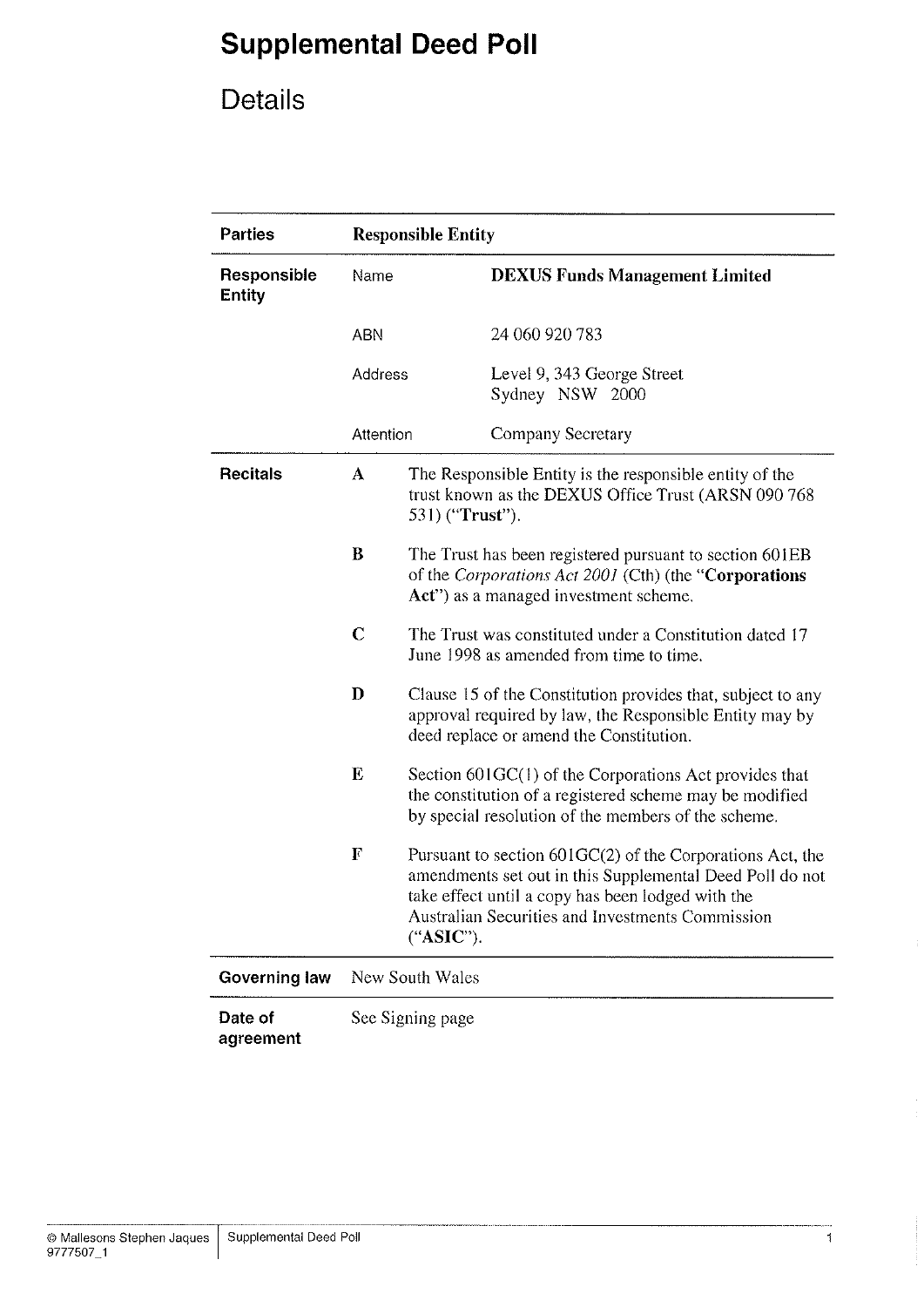## General terms

## 1 Definitions and interpretation

### 1.1 Definitions

In this Supplemental Deed Poll including the Recitals, the following definitions apply unless the context otherwise requires.

- (a) Constitution means the constitution constituting the Trust, as amended from time to time.
- (b) Effective Time means the date and time on which a copy of this Supplemental Deed Poll is lodged with ASIC under section 60lGC(2) of the Corporations Act.
- (c) Trust means DEXUS Office Trust ARSN 090 768 531.
- (d) Schedule means a schedule to this Supplemental Deed Poll.

### 1.2 lnterpretation

- (a) Terms used but not defined in this Supplemental Deed Poll have the same meanings given to them in the Constitution.
- (b) Clause 1.2 of the Constitution applies to this Supplemental Deed Poll as if set out in this Supplemental Deed Poll.

### 1.3 Benefit of this Supplemental Deed Poll

This Supplemental Deed Poll is made by the Responsible Entity with the intent that the benefit of this Supplemental Deed Poll shall enure to the benefit of Holders jointly and severally.

## 2 Amendment of Constitution

The Responsible Entity amends the Constitution so that, on and from the Effective Time the amendments set out in the Schedule are made to the Constitution.

## 3 Conflict

If there is a conflict between the Constitution and this Supplemental Deed Poll, the terms of this Supplemental Deed Poll prevail.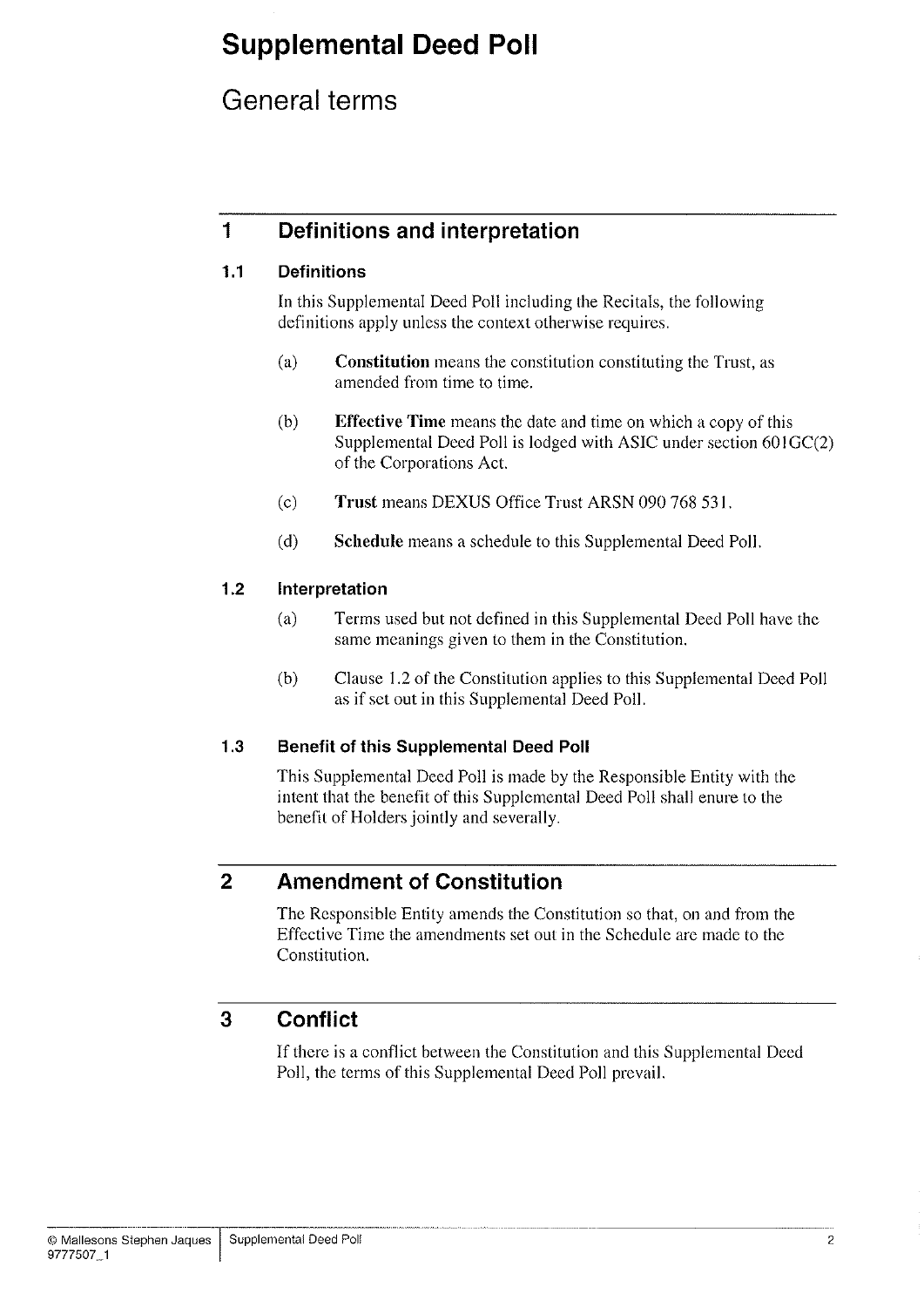## 4 Governing law

This deed is governed by the laws in force in the place specified in the Details. Each person affected by it must subrnit to the non-exclusive jurisdiction of the courts of that place and the courts of appeal from them.

EXECUTED as a deed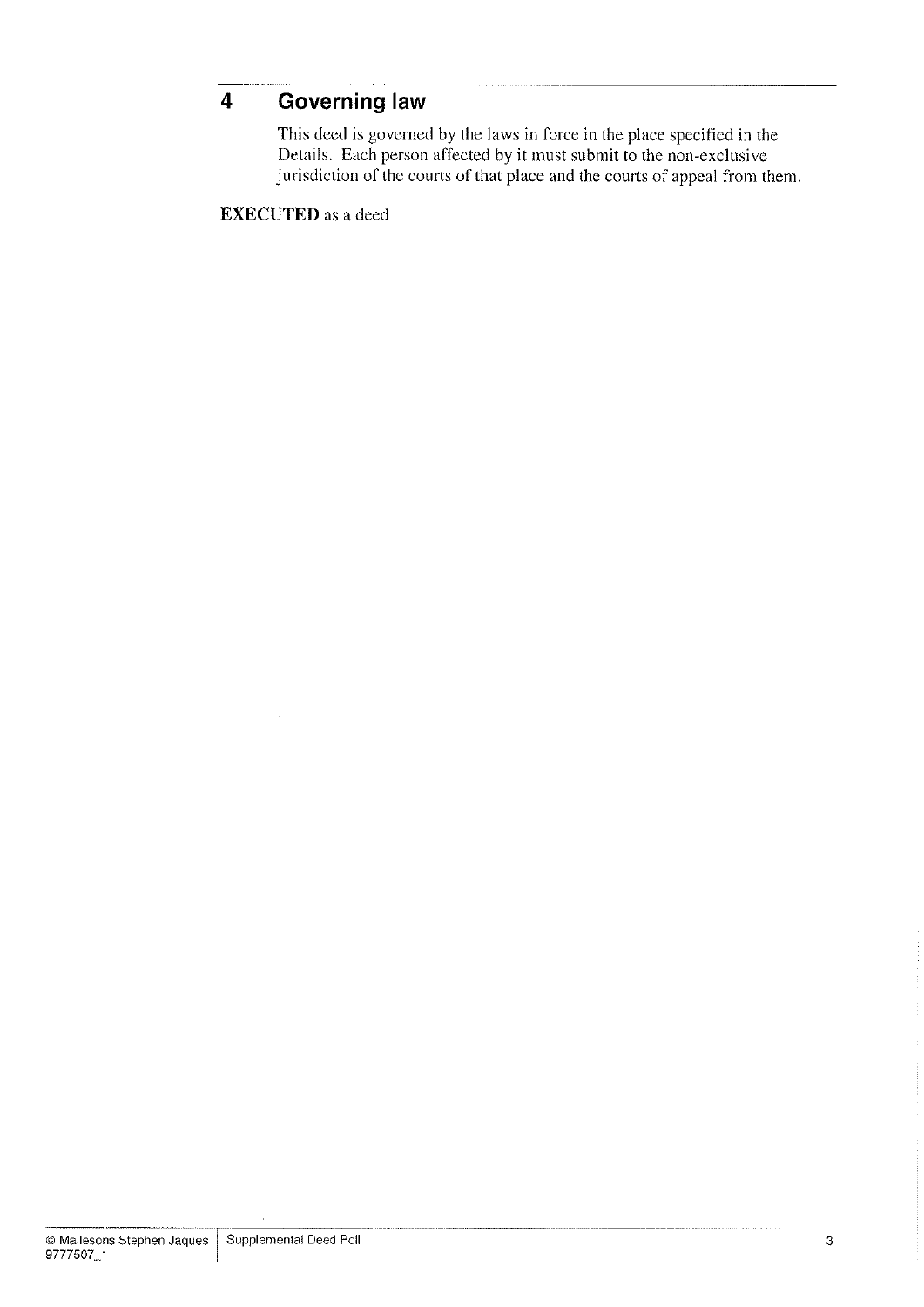## Schedule 1 - Amendments

- 1. In clause 1.1 ("Definitions") in the definition of "December 2008 Capital Raising":
	- (a) the reference to "(a)" is deleted and replaced with " $(1)$ "; and
	- (b) the reference to "(b)" is deleted and replaced with " $(2)$ ".
- 2. In clause 4.4 ("Issue and allotment"):
	- (a) the reference to "(i)" is deleted and replaced with " $(1)$ "; and
	- (b) the reference to "(ii)" is deleted and replaced with " $(2)$ ".
- 3. In clause 5.1(a) the words ", but nothing in this clause 5 or this deed limits the Responsibility Entity's power to issue Units in compliance with any applicable instrument issued by ASIC and the Listing Rules" are inserted immediately after the words "to this deed".
- 4. In clause 5.6 ("Placements at Market Price"):
	- (a) in the heading, the words "lssues and" are inserted immediately before the words "Placements at Market";
	- (b) in clause  $5.6(a)(1)$ , the words "professional investors" are deleted and replaced with the words "wholesale clients";
	- (c) in clause  $5.6(a)(1)$ , the word "9" is deleted and replaced with the word "761G(4)";
	- (d) in clause  $5.6(a)(1)(B)$ , the word "or" which appears immediately after the words "with clause  $1.3(b)(2)$ ;" is deleted;
	- (e) in clause  $5.6(a)(2)$ , the word "and" which appears immediately after the words "with clause  $1.3(b)(2)$ ;" is deleted and replaced with the word "or";
	- (f) the following new clause  $5.6(a)(3)$  is inserted immediately after clause  $5.6(a)(2)$ :
		- "(3) made pursuant to an offer without a PDS in accordance with section 10l2DAA of the Corporations Act within l5 Business Days of the date as at which the Market Price is calculated in accordance with clause  $1.3(b)(2)$ ; and"
	- (g) in clause  $5.6(b)(1)$ , the words "professional investors" are deleted and replaced with the words "wholesale clients";
	- (h) in clause  $5.6(b)(1)$ , the word "9" is deleted and replaced with the word "761G(4)";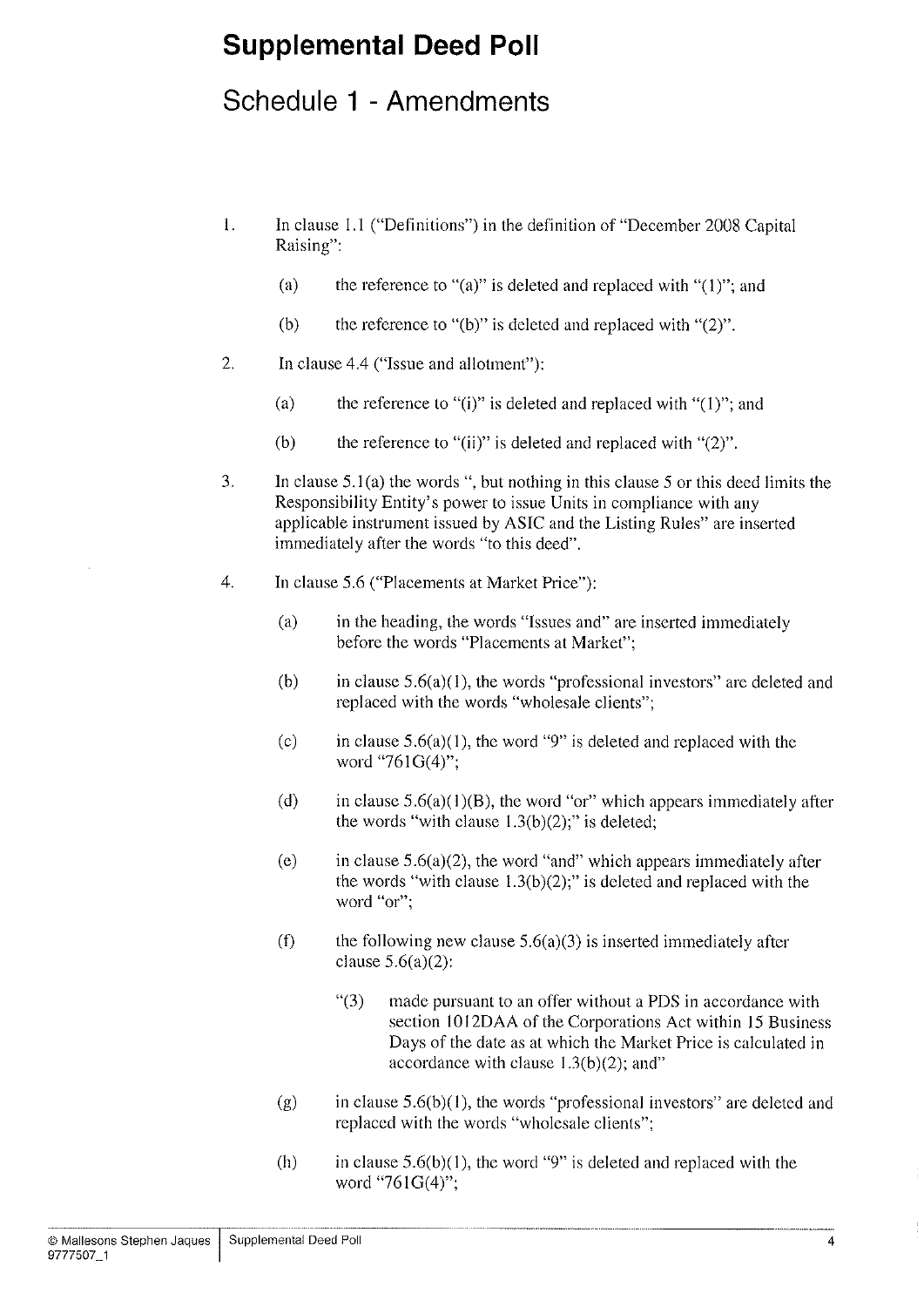- (i) in clause  $5.6(b)(1)(B)$ , the word "or" which appears immediately after the words "with clause  $1.3(b)(2)$ ;" is deleted;
- (j) in clause  $5.6(b)(2)$ , the "." which appears immediately after the words "with clause  $1.3(b)(2)$ " is deleted and replaced with "; or"; and
- (k) the following new clause  $5.6(b)(3)$  is inserted immediately after clause  $5.6(b)(2)$ :
	- "(3) made pursuant to an offer without a PDS in accordance with section I012DAA of the Corporations Act within 15 Business Days of the date as at which the Market Price is calculated in accordance with clause  $1.3(b)(2)$ ."
- 5. In clause 5.7(b), the words "unless the issue is permitted by any applicable instrument issued by ASIC" are inserted immediately after the words "with the Responsible Entity";
- 6. In clause  $5.9(g)$ , the words "or as permitted under any applicable instrument issued by ASIC" are inserted immediately after the words "associates as Unitholders".
- 7. In clause 9.2(a)(l), the word "Distributable" is inserted immediately after the words "determine the"; and
- 8. Paragraph 5 of Schedule I is deleted and replaced with the following:

### "5 Proxies

- (a) Subject to paragraph (b), the provisions of the Corporations Act governing proxies for meetings of members of registered schemes (as that term is defined in the Corporations Act) apply to the Trust.
- (b) The Responsible Entity may determine that the appointment of a proxy is valid even if it contains only some of the information required by the Corporations Act.
- (c) Subject to the Corporations Act, the form of proxy used to appoint a proxy to vote on behalf of a Holder in respect of an Attached Security may be the same form as they use to appoint a proxy in respect of the Attached Securities which they hold."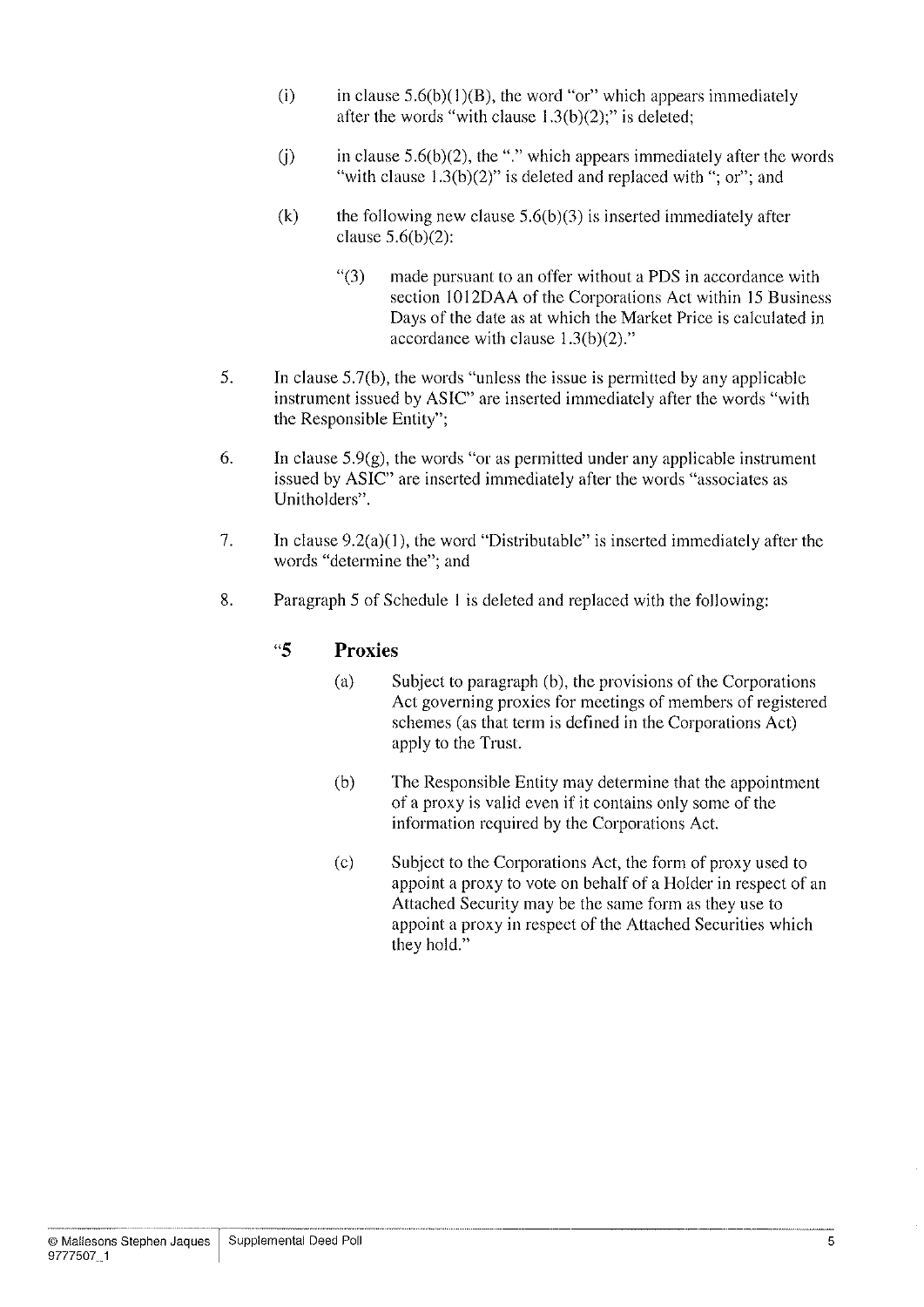Signing page

DATED:  $6$  FEBRUARM 2009

 $\mathcal{E}$  $\mathcal{E}$  $\mathcal{E}$  $\mathcal{E}$  $\mathcal{E}$ 

> ) ⟩

 $\mathcal{E}$ 

 $\mathcal{E}$ 

}  $\mathcal{E}$ 

EXECUTED by DEXUS FUNDS MANAGEMENT LIMITED in accordance with section 127(l) of the Corporations Act 2001 (Cwlth) by

authority of its directors: Signature of director

VICTOR P HOOG ANTINK

Name of director (block letters)

. . . . . . .  $\ddotsc$ 

Signature of director/company secretary

JOHN EASY

 $\mathcal{E}$ Name of director/company secretary  $\mathcal{E}$  $\mathcal{E}$ (block letters)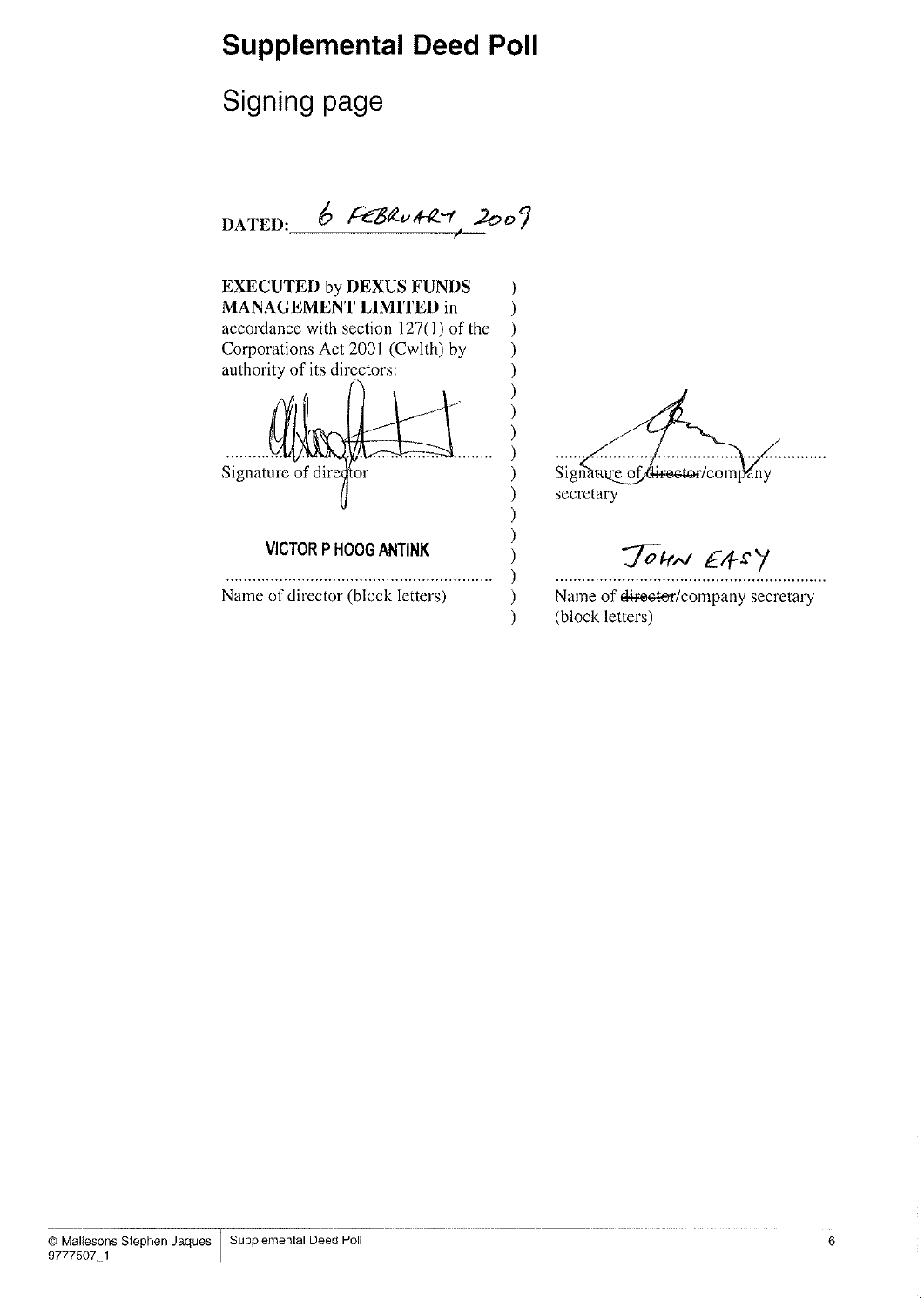# MALLESONS STEPHEN JAQUES

# Supplemental Deed Poll

Dated  $64$  February 2009

DEXUS Funds Management Limited (ABN 24 060 920 783) ("Responsible Entity")

Amending the Constitution of the DEXUS Operations Trust (ARSN 110 521 223)

#### Mallesons Stephen Jaques

Level 61 Governor Phillip Tower 1 Farrer Place Sydney NSW 2000 Australia T +61 2 9296 2000 F +61 2 9296 3999 DX 113 Sydney www.mallesons.com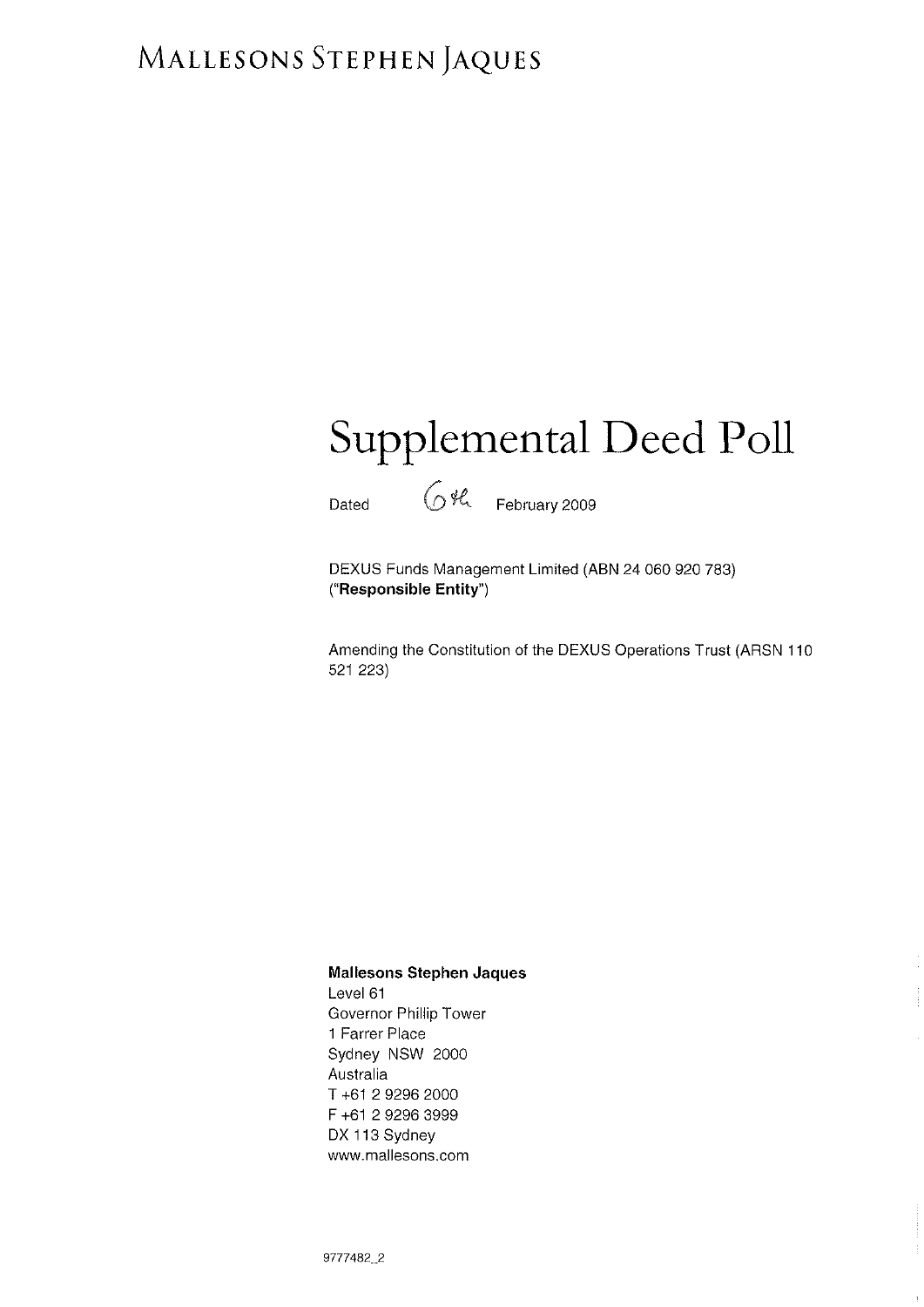## Supplemental Deed Poll Contents

| <b>Details</b><br><b>General terms</b> |                                        |                         |
|----------------------------------------|----------------------------------------|-------------------------|
|                                        |                                        | $\overline{\mathbf{c}}$ |
| 1                                      | Definitions and interpretation         | $\overline{2}$          |
| 1.1                                    | Definitions                            | $\overline{c}$          |
| 1,2                                    | Interpretation                         | $\overline{c}$          |
| 1.3                                    | Benefit of this Supplemental Deed Poll | $\overline{c}$          |
| $\mathbf{2}$                           | <b>Amendment of Constitution</b>       | $\boldsymbol{2}$        |
| з                                      | <b>Conflict</b>                        | 2                       |
| 4                                      | <b>Governing law</b>                   | 3                       |
|                                        | <b>Schedule 1 - Amendments</b>         | 4                       |
| <b>Signing page</b>                    | 6                                      |                         |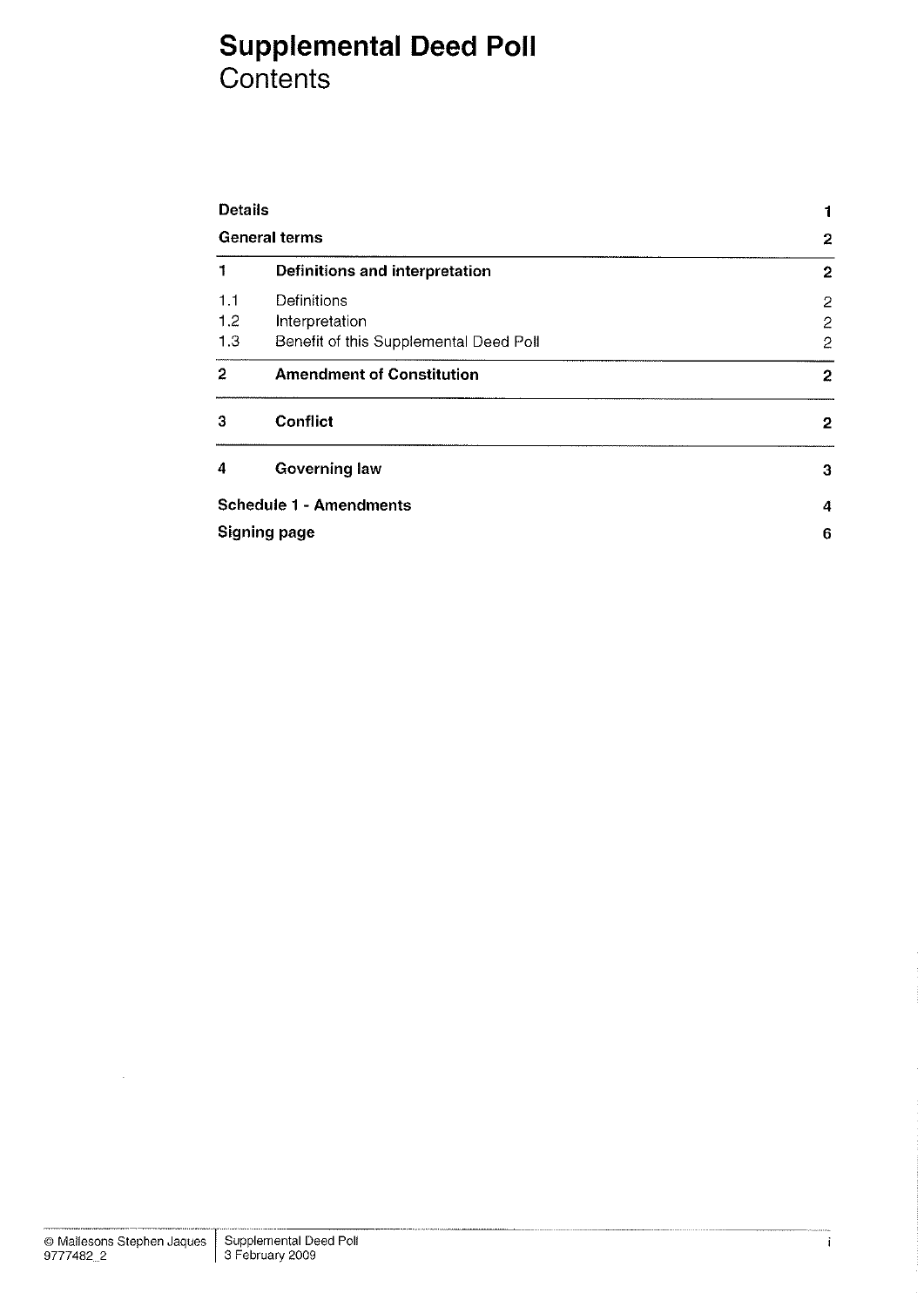# Details

| <b>Parties</b>               | <b>Responsible Entity</b> |                                                                                                                                                                          |                                                                                                                                                                                                                                |  |
|------------------------------|---------------------------|--------------------------------------------------------------------------------------------------------------------------------------------------------------------------|--------------------------------------------------------------------------------------------------------------------------------------------------------------------------------------------------------------------------------|--|
| Responsible<br><b>Entity</b> | Name                      |                                                                                                                                                                          | <b>DEXUS Funds Management Limited</b>                                                                                                                                                                                          |  |
|                              | <b>ABN</b>                |                                                                                                                                                                          | 24 060 920 783                                                                                                                                                                                                                 |  |
|                              | Address                   |                                                                                                                                                                          | Level 9, 343 George Street<br>Sydney NSW 2000                                                                                                                                                                                  |  |
|                              | Attention                 |                                                                                                                                                                          | Company Secretary                                                                                                                                                                                                              |  |
| <b>Recitals</b>              | A                         | The Responsible Entity is the responsible entity of the<br>trust known as the DEXUS Operations Trust (ARSN 110<br>521 223) ("Trust").                                    |                                                                                                                                                                                                                                |  |
|                              | B                         |                                                                                                                                                                          | The Trust has been registered pursuant to section 601EB<br>of the Corporations Act 2001 (Cth) (the "Corporations"<br>Act") as a managed investment scheme.                                                                     |  |
|                              | $\mathbf C$               | The Trust was constituted under a Constitution dated 11<br>August 2004 as amended from time to time.                                                                     |                                                                                                                                                                                                                                |  |
|                              | $\mathbf{D}$              |                                                                                                                                                                          | Clause 15 of the Constitution provides that, subject to any<br>approval required by law, the Responsible Entity may by<br>deed replace or amend the Constitution.                                                              |  |
|                              | E                         | Section 601GC(1) of the Corporations Act provides that<br>the constitution of a registered scheme may be modified<br>by special resolution of the members of the scheme. |                                                                                                                                                                                                                                |  |
|                              | $\mathbf F$               | ("ASIC").                                                                                                                                                                | Pursuant to section 601GC(2) of the Corporations Act, the<br>amendments set out in this Supplemental Deed Poll do not<br>take effect until a copy has been lodged with the<br>Australian Securities and Investments Commission |  |
| Governing law                | New South Wales           |                                                                                                                                                                          |                                                                                                                                                                                                                                |  |
| Date of<br>agreement         | See Signing page          |                                                                                                                                                                          |                                                                                                                                                                                                                                |  |

Ť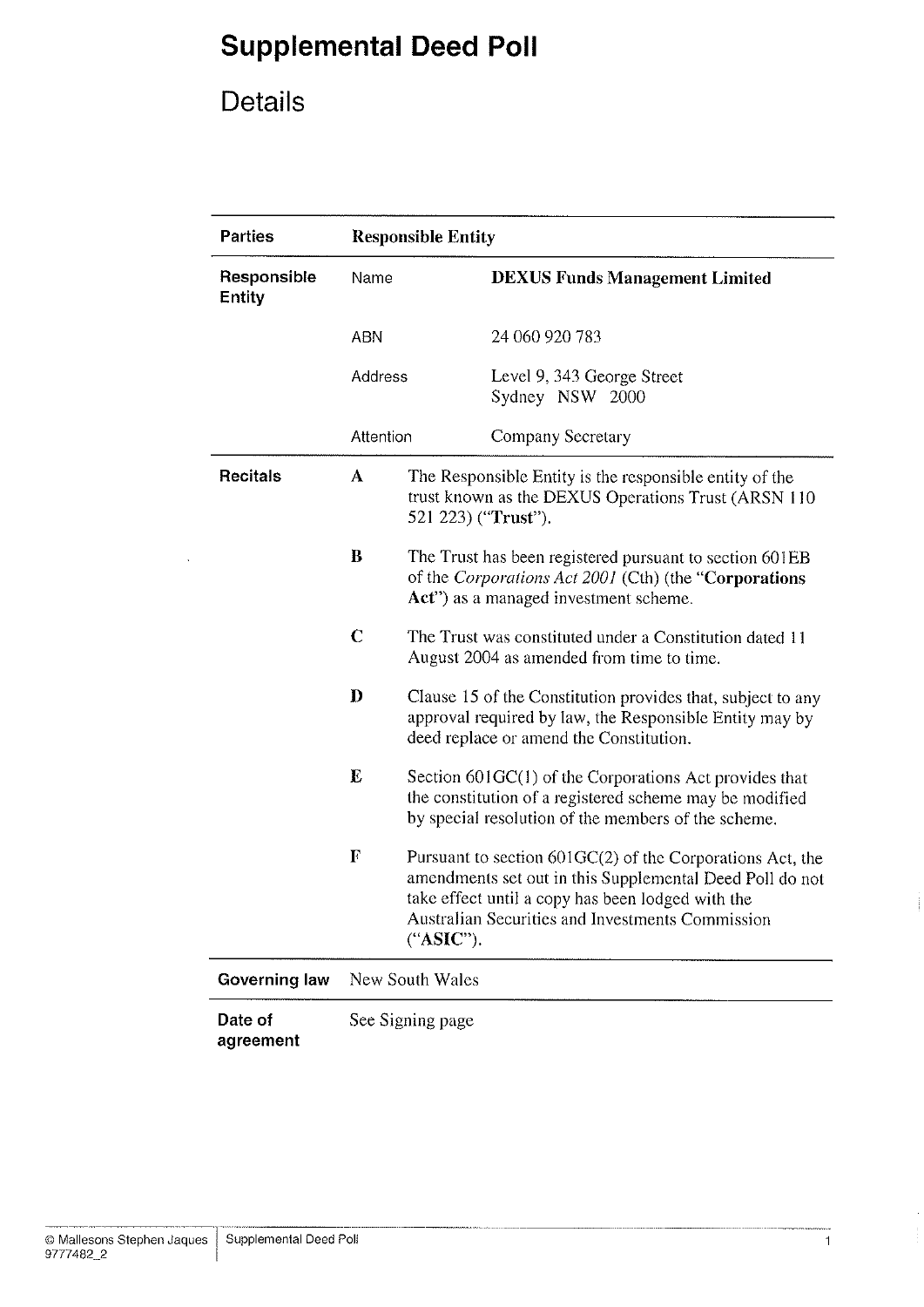## General terms

## 1 Definitions and interpretation

### 1.1 Definitions

In this Supplemental Deed Poll including the Recitals, the following definitions apply unless the context otherwise requires.

- (a) Constitution means the constitution constituting the Trust, as amended from time to time.
- (b) Effective Time means the date and time on which a copy of this Supplemental Deed Poll is lodged with ASIC under section 601GC(2) of the Corporations Act.
- (c) Trust means DEXUS Operations Trust ARSN ll0 521223.
- (d) Schedule means a schedule to this Supplemental Deed Poll.

### 1.2 lnterpretation

- (a) Terms used but not defined in this Supplemental Deed Poll have the same meanings given to them in the Constitution.
- (b) Clause 1.2 of the Constitution applies to this Supplemental Deed Poll as if set out in this Supplemental Deed Poll.

### 1.3 Benefit of this Supplemental Deed Poll

This Supplemental Deed Poll is made by the Responsible Entity with the intent that the benefit of this Supplemental Deed Poll shall enure to the benefit of Holders jointly and severally.

## 2 Amendment of Constitution

The Responsible Entity amends the Constitution so that, on and from the Effective Time the amendments set out in the Schedule are made to the Constitution.

## 3 Conflict

If there is a conflict between the Constitution and this Supplemental Deed Poll, the terms of this Supplemental Deed Poll prevail.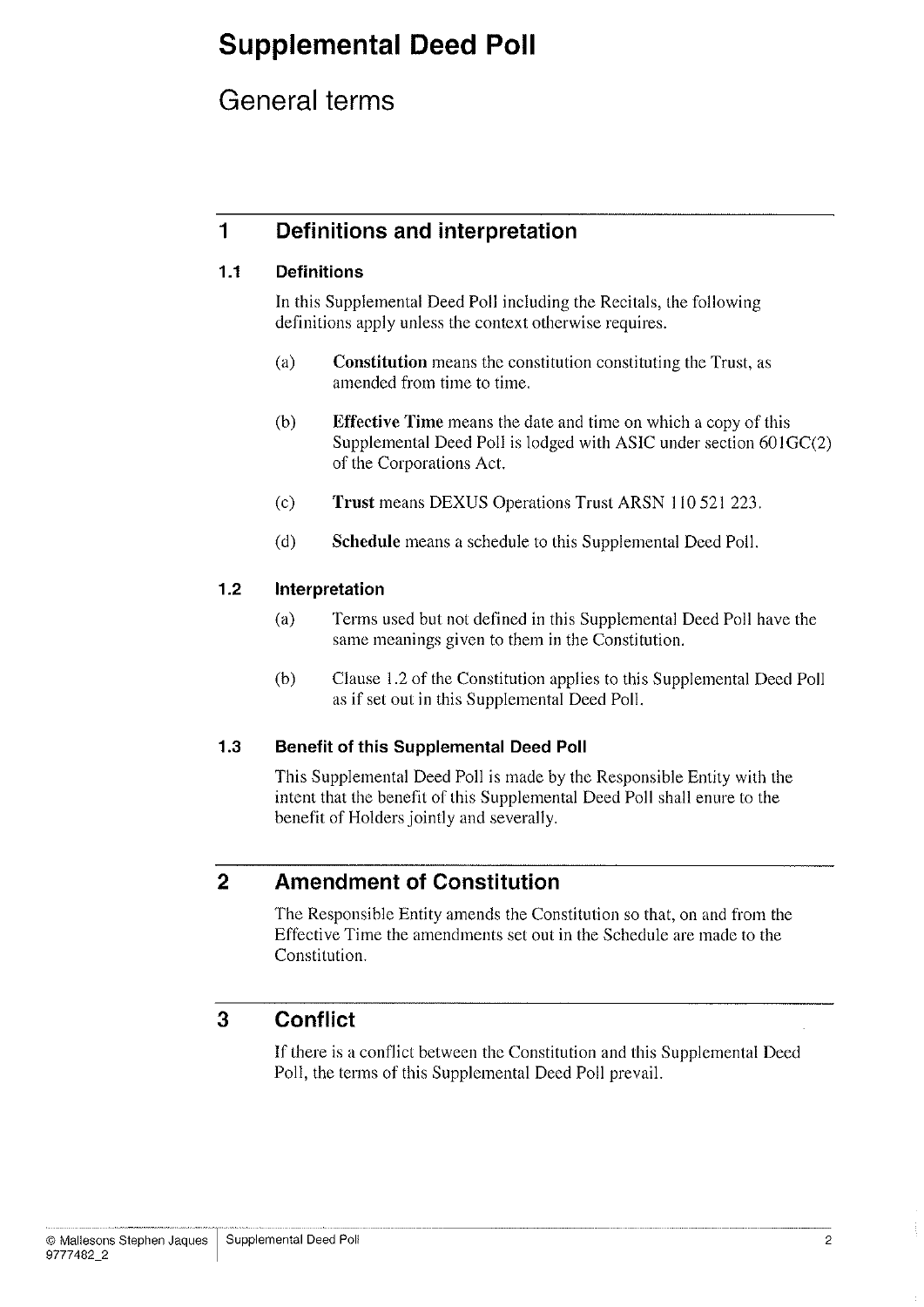## 4 Governing law

This deed is governed by the laws in force in the place specified in the Details. Each person affected by it must submit to the non-exclusive jurisdiction of the courts of that place and the courts of appeal from them.

EXECUTED as a deed

'3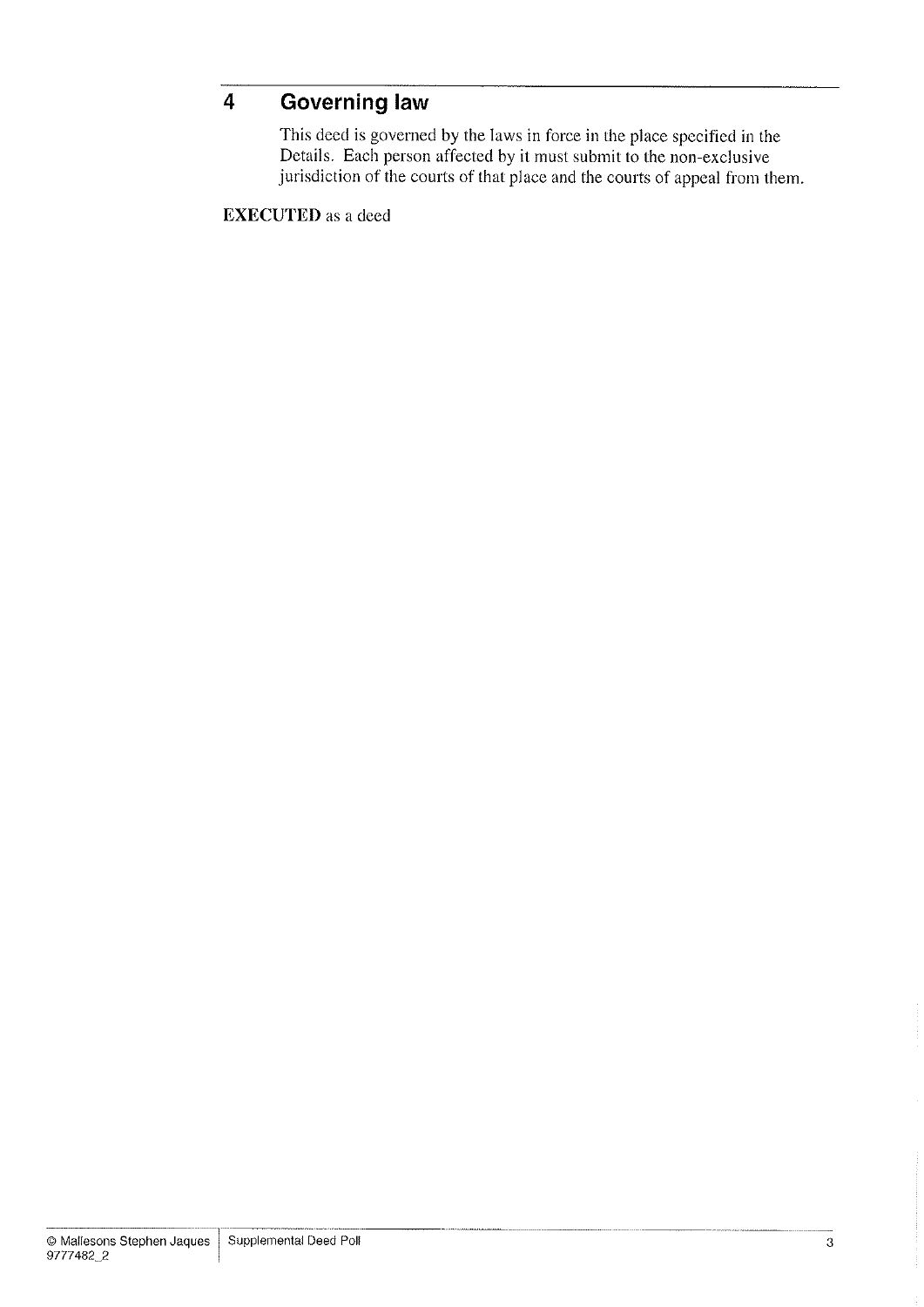## Schedule 1 - Amendments

- l. In clause l.l ("Definitions") in the definition of "December 2008 Capital Raising":
	- (a) the reference to "(a)" is deleted and replaced with " $(1)$ "; and
	- (b) the reference to "(b)" is deleted and replaced with " $(2)$ ".
- 2. In clause 4.4 ("lssue and allotment"):
	- (a) the reference to "(i)" is deleted and replaced with " $(1)$ "; and
	- (b) the reference to "(ii)" is deleted and replaced with " $(2)$ ".
- 3. In clause 5.1(a) the words ", but nothing in this clause 5 or this deed limits the Responsibility Entity's power to issue Units in compliance with any applicable instrument issued by ASIC and the Listing Rules" are inserted immediately after the words "to this deed".
- 4. In clause 5.6 ("Placements at Market Price"):
	- (a) in the heading, the words "Issues and" are inserted immediately before the words "Placements at Market";
	- (b) in clause  $5.6(a)(1)$ , the words "professional investors" are deleted and replaced with the words "wholesale clients";
	- (c) in clause  $5.6(a)(1)$ , the word "9" is deleted and replaced with the word "761G(4)";
	- (d) in clause  $5.6(a)(1)(B)$ , the word "or" which appears immediately after the words "with clause  $1.3(b)(2)$ ;" is deleted;
	- (e) in clause  $5.6(a)(2)$ , the word "and" which appears immediately after the words "with clause  $1.3(b)(2)$ ;" is deleted and replaced with the word "or";
	- (f) the following new clause  $5.6(a)(3)$  is inserted immediately after clause  $5.6(a)(2)$ :
		- "(3) made pursuant to an offer without a PDS in accordance with section 1012DAA of the Corporations Act within 15 Business Days of the date as at which the Market Price is calculated in accordance with clause  $1.3(b)(2)$ ; and"
	- (g) in clause  $5.6(b)(1)$ , the words "professional investors" are deleted and replaced with the words "wholesale clients";
	- (h) in clause  $5.6(b)(1)$ , the word "9" is deleted and replaced with the word "761G(4)";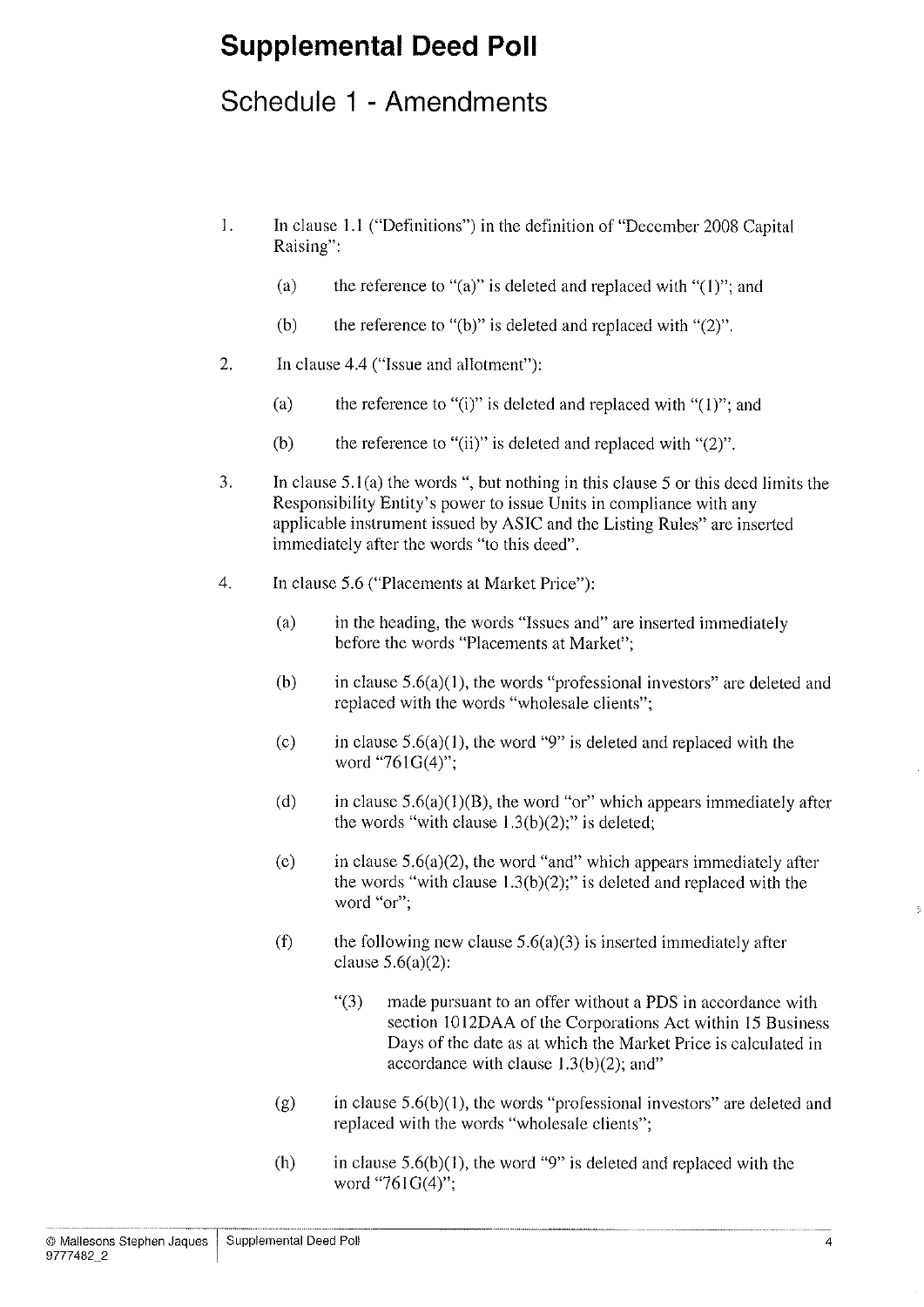- (i) in clause  $5.6(b)(1)(B)$ , the word "or" which appears immediately after the words "with clause  $1.3(b)(2)$ ;" is deleted;
- (j) in clause  $5.6(b)(2)$ , the "." which appears immediately after the words "with clause  $1.3(b)(2)$ " is deleted and replaced with "; or"; and
- (k) the following new clause  $5.6(b)(3)$  is inserted immediately after clause  $5.6(b)(2)$ :
	- "(3) made pursuant to an offer without a PDS in accordance with section l012DAA of the Corporations Act within l5 Business Days of the date as at which the Market Price is calculated in accordance with clause 1.3(b)(2)."
- 5. In clause 5.7(b), the words "unless the issue is permitted by any applicable instrument issued by ASIC" are inserted immediately after the words "with the Responsible Entity";
- 6. In clause  $5.9(g)$ , the words "or as permitted under any applicable instrument issued by ASIC" are inserted immediately after the words "associates as Unitholders".
- 7. In clause 9.2(a)(1), the word "Distributable" is inserted immediately after the words "determine the"; and
- 8. Paragraph 5 of Schedule I is deleted and replaced with the following:

### "5 Proxies

- (a) Subject to paragraph (b), the provisions of the Corporations Act governing proxies for meetings of members of registered schemes (as that term is defined in the Corporations Act) apply to the Trust.
- (b) The Responsible Entity may determine that the appointment of a proxy is valid even if it contains only some of the information required by the Corporations Act.
- (c) Subject to the Corporations Act, the form of proxy used to appoint a proxy to vote on behalf of a Holder in respect of an Attached Security may be the same form as they use to appoint a proxy in respect of the Attached Securities which they hold."